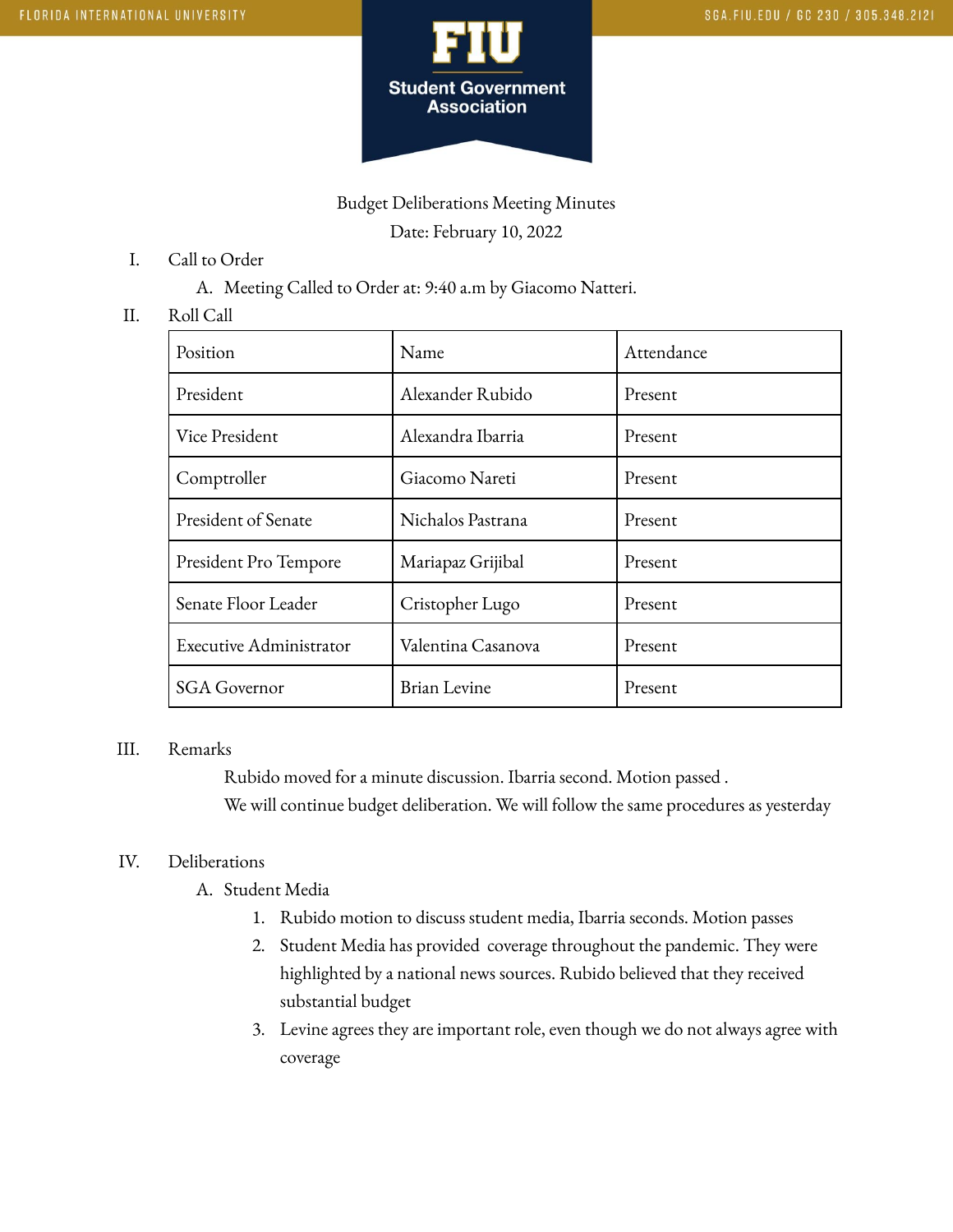- 4. Giacomo echoes sentiments. He agrees with a substantial budget. He tentatively suggested 300k for the budget
- 5. Rubido moves to discuss a 300k budget allocation, Casanova seconds. Motion passes
- 6. 300k is 7k less since last request, but should be a good number. It is a cut year
- 7. Lugo moves to close discussion, Rubido seconded . Motions passes
- 8. Rubido moved to tentatively allocate 300k, Levine seconded the motion. Motions passes
- B. FIU Online
	- 1. Rubido moved to enter discussion on FIU Online, Ibarria seconds the motion. Motion passes. Rubido yields to Chair Natteri
	- 2. Levine: asked if the event portion is included in this discussion. FIU online gets a significant amount, which goes to their help desk. It is more academic in nature. They should receive it from academics. They are asking for more. This should be an area that can be reduced. Online engagement is essential. Esports might be difficult to grant this year. They should receive a decrease. Levine recommends reducing to 190k overall cost
	- 3. Rubido asked Matilde about seperating FIU Online request for Esports. They can view the request as a separate request.. He is ok with the 190k suggestion for the FIU Online budget.
	- 4. Lugo agrees with the 190k suggestion for FIU online. Rubido moves to close discussion, Pastrana seconded the motion. Motion passes.
	- 5. Lugo moves to discuss a 190k allocation for FIU Online, Pastrana seconds the motion. Motions passes
	- 6. Lugo 190k is a great number.
	- 7. Levine believes this is a good number. reflects help and online engagement. Engagement is essential
	- 8. Rubido moves to close discussion, Grijabal seconds. Motion passes
	- 9. Rubio moves to allocate 190k for FIU Online , Casanova seconds the motion. Motions passes
- C. Eports
	- 1. Rubido moves to discuss FIU online, Ibarria seconds. Motion passes
	- 2. Separating epost online. Esports is a new endeavor. A plan to open in SIPA two building . Programming for students and student groups will be available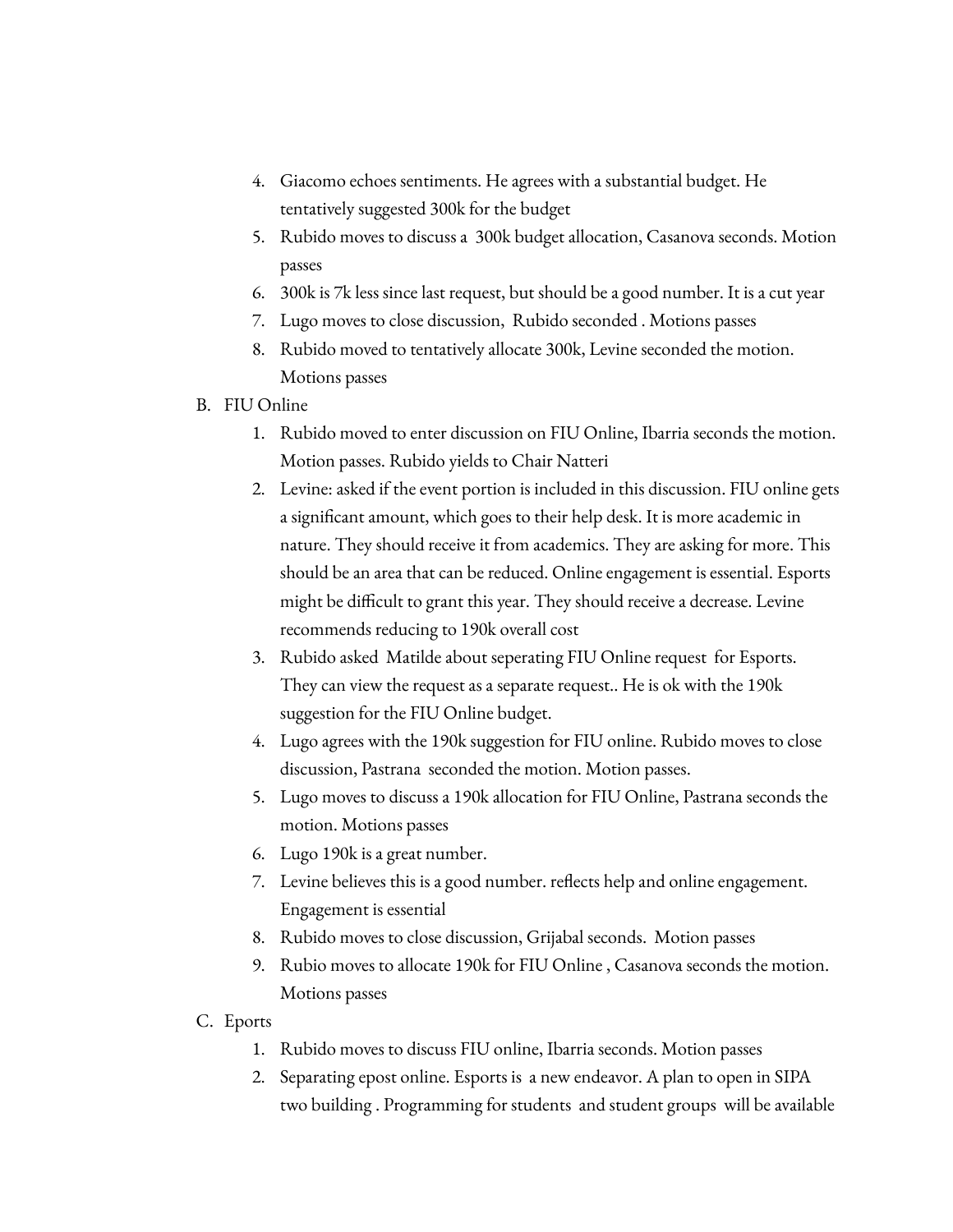to use in SIPA two moving forward. There are more departments involved than FIU Online. It's fair to treat them as two different allocations. 345k

- 3. Pointing of information: are they building a new location for it . yes part of the part building proposal
- D. Eports
	- 1. Rubido moves to discuss Esports, Ibarria secondes. Motion psses
	- 2. Rubido: There will be Esports arena in SIPA two, will be finished by the Fall. To be used by students and Esports clubs. Its a trend that is happening in Higher Ed and it is a good idea to jump on the trend. There is a alot of international attention. Recommend they support the the full amount.
	- 3. Levine did not understand the concept initially, but now understands it. It's an interesting initiative. Programming 45k for Esports is alot for a cut year. Recommend 20k-25k. There is merit to it but it difficult for a cut year to fully fund.
	- 4. Rubio, it was presented that was going to used for promotion, but that is not the case. There should be a strong launch. It is better have a strong launch
	- 5. Levien: 20-25k is not insignificant, you can still put on good events to activate space. You can do a lot with that range.
	- 6. Rubido: program skill. There are fixed costs for programming.
	- 7. Levine: 35k is good.
	- 8. Rubico moves to close discussion, Casanova second. Motion passes.
	- 9. Rubido moves to enter a discussion for a 35k allocation for FIU online, Levine seconds. Motion passes.
	- 10. Rubido: We had an extensive discussion about esports. We are in a good spot at 35k.
	- 11. Levine: A little more than comfortable, compromise is important. I appreciate coming half way. This would provide a substantial event
	- 12. Chair Natteri moves to end discussion, Grijabal seconds. Mation passes.
	- 13. Rubido moves to tentativally allocate 35k to FIUOnline Esports, Grijabal seconds. Motions passed 8-0-0
- E. Center for Student Engagement
	- 1. Rubido moves to go into discussion for the Center for Student Engagement, Ibarria seconds. Motions passes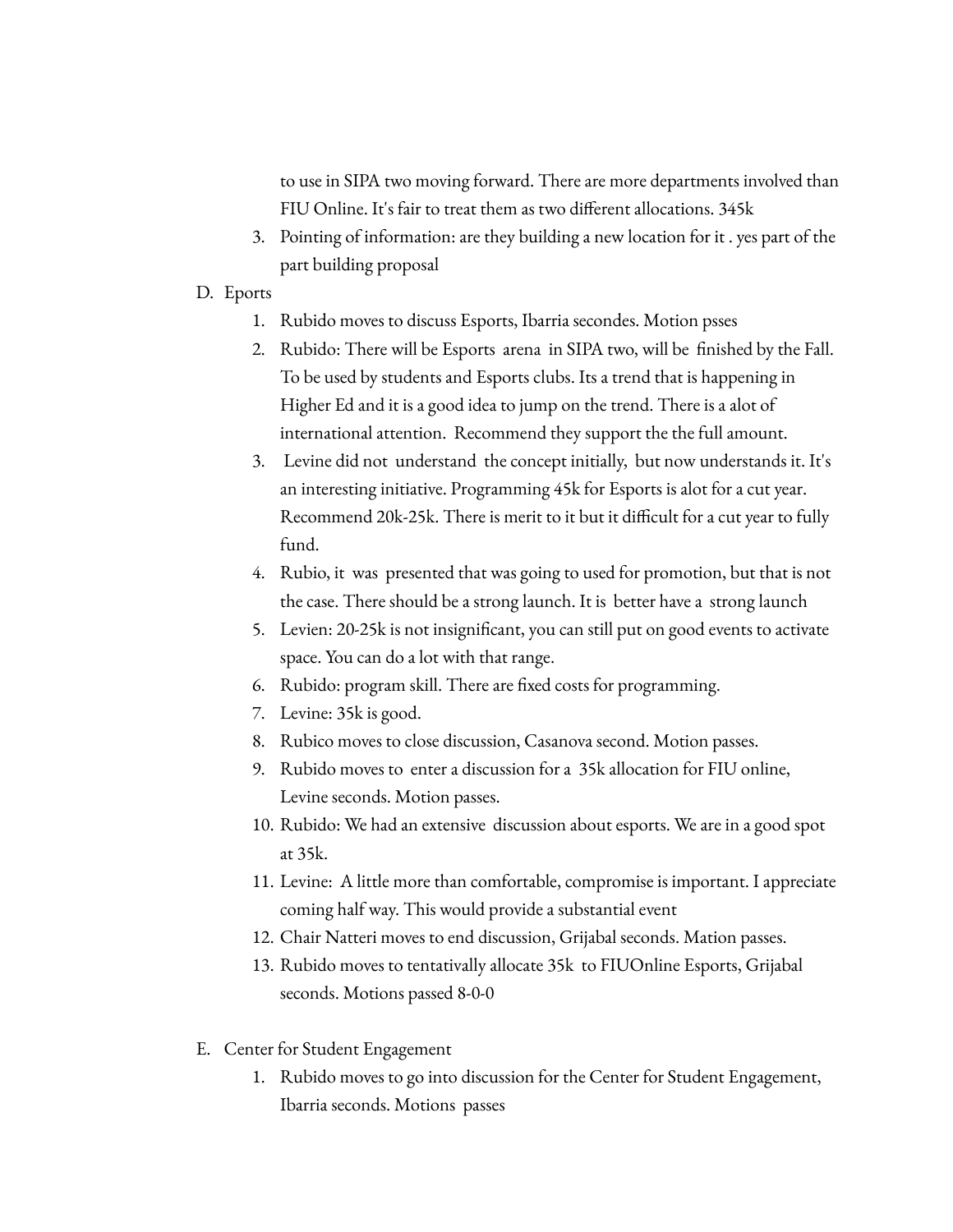- 2. Rubido: useful and helps build affinity. Encourages to fund them substantial amount
- 3. Lugo: agrees with Rubido. Great department. Allocation 29k is a lot for this year. Close to last year's allocation. Suggestions 18k
- 4. Rubido: 18k is too much. The same as last year or close to the same. The increase requested is to improve the program. We can go with 17k
- 5. Ibarria moves to close discussion , Rubiso seconds.. Motion passes.
- 6. Ibarria movies for a discussion for a 17 k allocation for Center Student Engagement, Rubido seconds. Motion passes.
- 7. Ibarria agrees with the statement Rubido made,m 17k is substation for Center for Student Engagement
- 8. Chair Natteria agrees amount
- 9. Lugo agrees, but can we give them the same allocation as last year? \$17,499
- 10. Rubido moves to close discussion, Casanova seconds. Motions passes
- 11. Rubido moves to allocate \$17,500 for Center for Student Engagment, Levine seconds. Motion passes.
- F. Office of Ombudsperson
	- 1. Levie moves to discuss Office of Ombudspersons, Rubido seconds. Motion passes
	- 2. A new initiative , but it's a good resource to have . The university is complex and you may know where to go. Does not have an exact number to suggest
	- 3. Pastratna: she had a great presentation. suggest funding 5k
	- 4. Rubido agrees.
	- 5. Pastrana moves to close discussion, Casanova seconds. Motions passes
	- 6. Rubio moved to discuss 5k allocation for Office of Ombudsperson, Levine seconds. Motions passes
	- 7. 5k is appropriate, will include shared services
	- 8. Ibarria moves to close discussion, Rubido seconds. Motion passes.
	- 9. Ibarria moves to temporarily allocate 5k to the Office of Ombudsperson, Rubido seconds. Motion passes.
- G. Panther POwer
	- 1. Pastrana moves to open discussion on Panther Power, Brian seconds. Motion passes.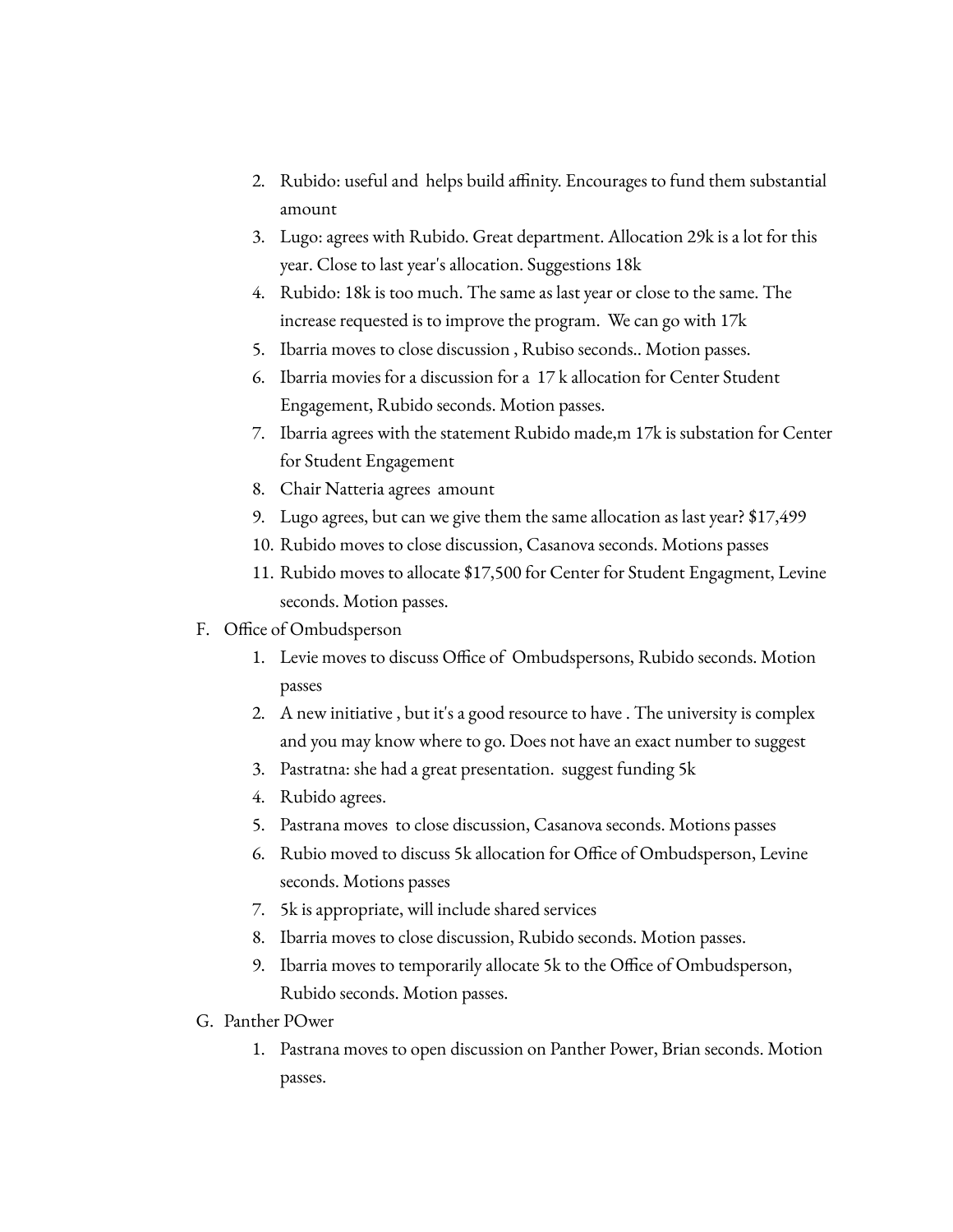- 2. Pastrana: Panther power consumed Panther Posse. Would love to fully fund their request, but not feasible. Suggestion 10k.
- 3. Natteri echoes sentiments. Because of "cut year", see favorable 10k
- 4. Lugo moves to close discussion, Grijabal seconds. Motions pass
- 5. Ibarria moved to discuss a 10k allocation for Panther Power, Pastrana seconds. Motion passes
- 6. Ibarria is in favor of 10k for Panther Power. Presence is growing.
- 7. Levine 10k is a reasonable allocation.
- 8. Chair Natteria moved to closed discussion, Ibarria seconds. Motions passes
- 9. Lugo moves allocate 10k to Panther Power, Pastrana seconds. Motion passes.

## H. BSU

- 1. Lugo moves to open a discussion on BSU, Pastrana seconds. Motion passes
- 2. Lugo: An organization that makes people feel welcome and included on campus. Suggestions 130k allocation
- 3. Levine: would love to fully fund them, but recommend that they receive close to their allocation. The university has made it a priority to make it diversity and inclusion. Recommend to fund them at the them same lever \$146-147k
- 4. Rubido: These decisions are more budget matters than priorities. Proposes 126k allocation
- 5. Chair Natteri agrees with the 126k allocation . its difficult decision
- 6. Levine: would be concerned going lower than 130k.
- 7. Rubido: compromise that agencies and bureaus can work together. 20k cut will not affect their programing if there is collaboration
- 8. Rubido moved to close discussion, Casanova seconds. Motion passes
- 9. Levine moves allocated 130k to BSU, Rubido seconds. Motions passes by voice vote.
- 10. Don't want to see them cut, but do not want to see them below 120k. Important for them
- 11. Chair Natterr favors 130k
- 12. Rubido moves to close discussion, Casanova secondes. Motion passes with voice vote.
- 13. Rubido moves to allocate 140k to BSU, Ibarrio secondes. Motion passes with voice vote.
- I. FIU DC Office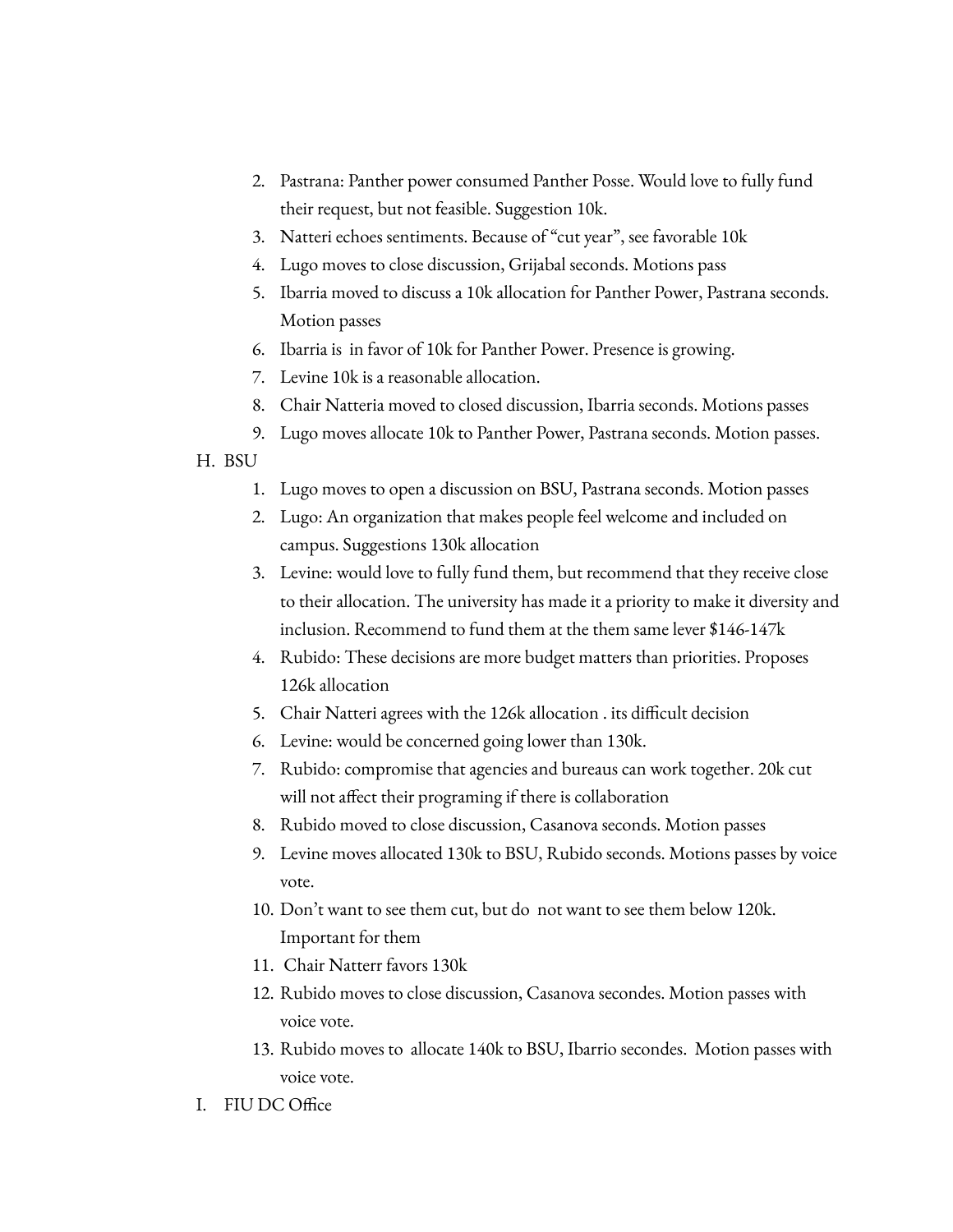- 1. Rubido moves to open discussion on FIU DC Office, Grijalba seconds. Motion passes with voice vote.
- 2. Rubido: FIU DC is a visible office to the student leader and student body. Internships and jobs in DC. Allows students to meet people in DC. Great service for our students
- 3. Lugo: agrees with sentiments. Wonderful office 73k is a bit far . give them close to last year proposed 60k
- 4. Chair Natteri agrees 73k is too much for now would like to lower but 60k is good amount
- 5. Ibarria moves to close discussion, Grijibal seconds. Motion passes with voice vote.
- 6. Ibarria moves to allocate 60k to the FIU DC Office, Pastrana seconds. Motion passes with voice vote
- J. FIU 175
	- 1. Brian moves to discuss FIU at I-75. Motion is retracted
	- 2. Chair recess for 15 minutes at 10:28am
	- 3. Chair naterri called the meeting to order 10:44am
	- 4. Levine moves to discuss FIU at I75, Grijibal seconds. Motions passes with voice vote
	- 5. Levine : FIU has had a campus in Broward for a long time. Attracts students to FIU. They are important outreach for strategic priorities. Giveaways are only given to FIU students. helps attract students to FIU. Limited resources for students. Requesting \$52,565, slightly above existing budget. 52k could be manageable . continue to fund the program. They host programs Monday-Thursday and Saturday
	- 6. Lugo: has not been at Pines. GIving them 52k may put us in a bad position. Suggest 25k. The big cuts have to come somewhere.
	- 7. Rubido: talk in general, over the past day mentioning the cuts to A/S budget and everyone understands that . There is a split in the I75 budget. Suggests table discussion.
	- 8. Chair Natteri moves to end discussions, Rubido seconds. Motion passes by voice vote.
	- 9. Rubido moves to table the FIU at I75 discussion,Levine seconds. Motion passes with voice vote.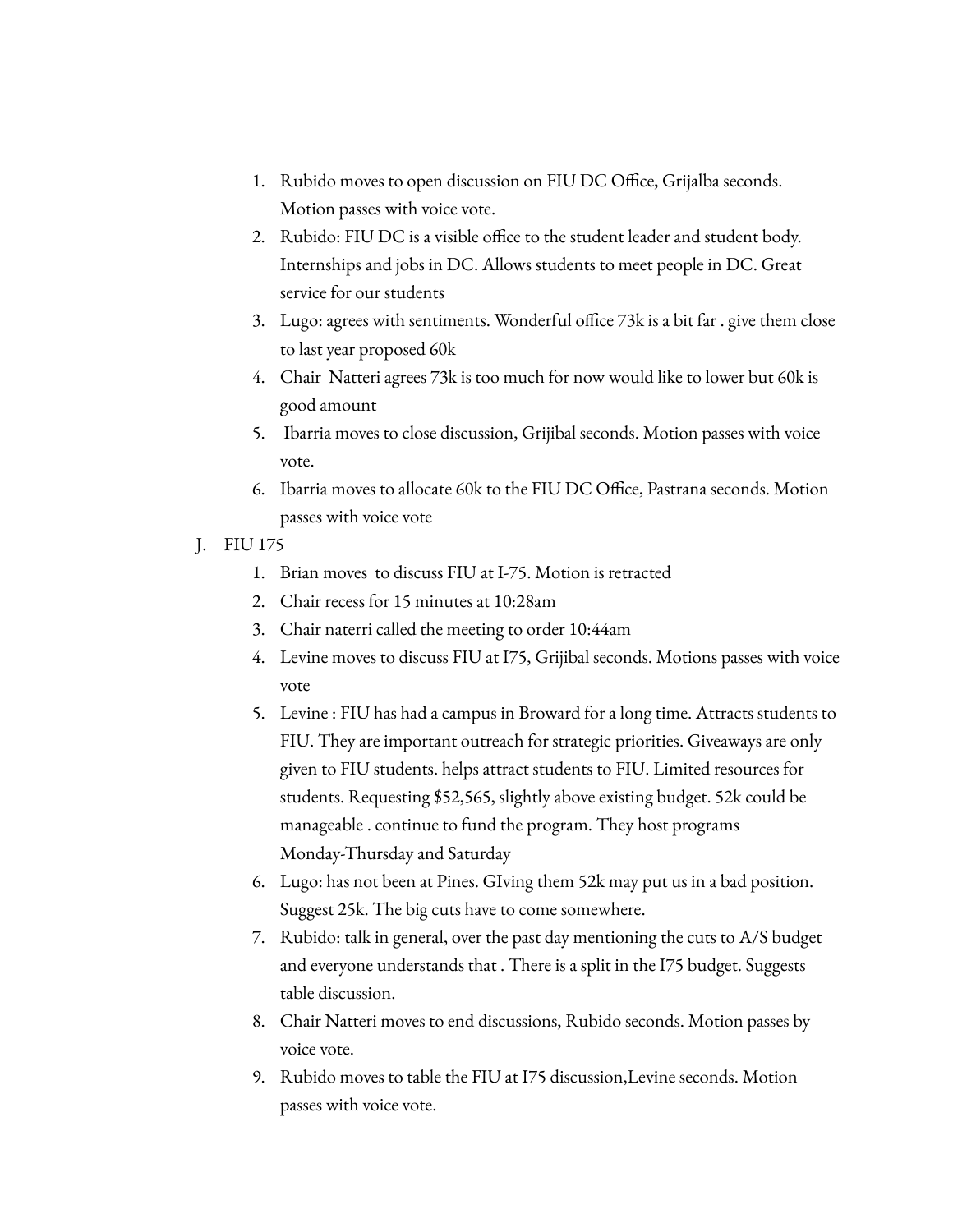- K. Financial Wellness Program
	- 1. Rubido moves to open discussion on the Financial Wellness Program, Levine seconds. Motion passes with voice vote.
	- 2. Rubido: Entity that encourages students about personal finance. It's an important task. Should continue to support this department.
	- 3. Chair Natteri: It's a great program. It teaches financial wellness. Reasonable allocation would be 5k
	- 4. Casanova: concurs with sentiments. 5k is a middle ground
	- 5. Chair Natteri moves to end discussion, Rubido seconds. Motion passes with voice vote.
	- 6. Rubido moves to enter discussion for a 5k allocation for the Financial Wellness Program, Casanova seconds. Motion passes with voice vote.
	- 7. Rubido: 5k is enough to increase programming
	- 8. Levien: 5k would be healthy for them
	- 9. Chair moves to close discussion, Grijibal seconds. Motion passes with voice vote.
	- 10. Rubido moves to allocate\$ 5k to the Financial Wellness Program, Levine seconds. Motion passed with voice vote.
	- 11. Rubido asked to give an update on what has been allocated. These are the entities that have received an allocation:
		- a) ASBO
		- b) BSU
		- c) BMI
		- d) Campus life-Base
		- e) Center for Leadership & Service-Base
		- f) Student Engagement
		- g) Convocation
		- h) Engage
		- i) Financial Wellness Program
		- j) FIU DC Office
		- k) FIU Online
		- l) FIU Online Esports
		- m) GC base
		- n) Office of Ombudsperson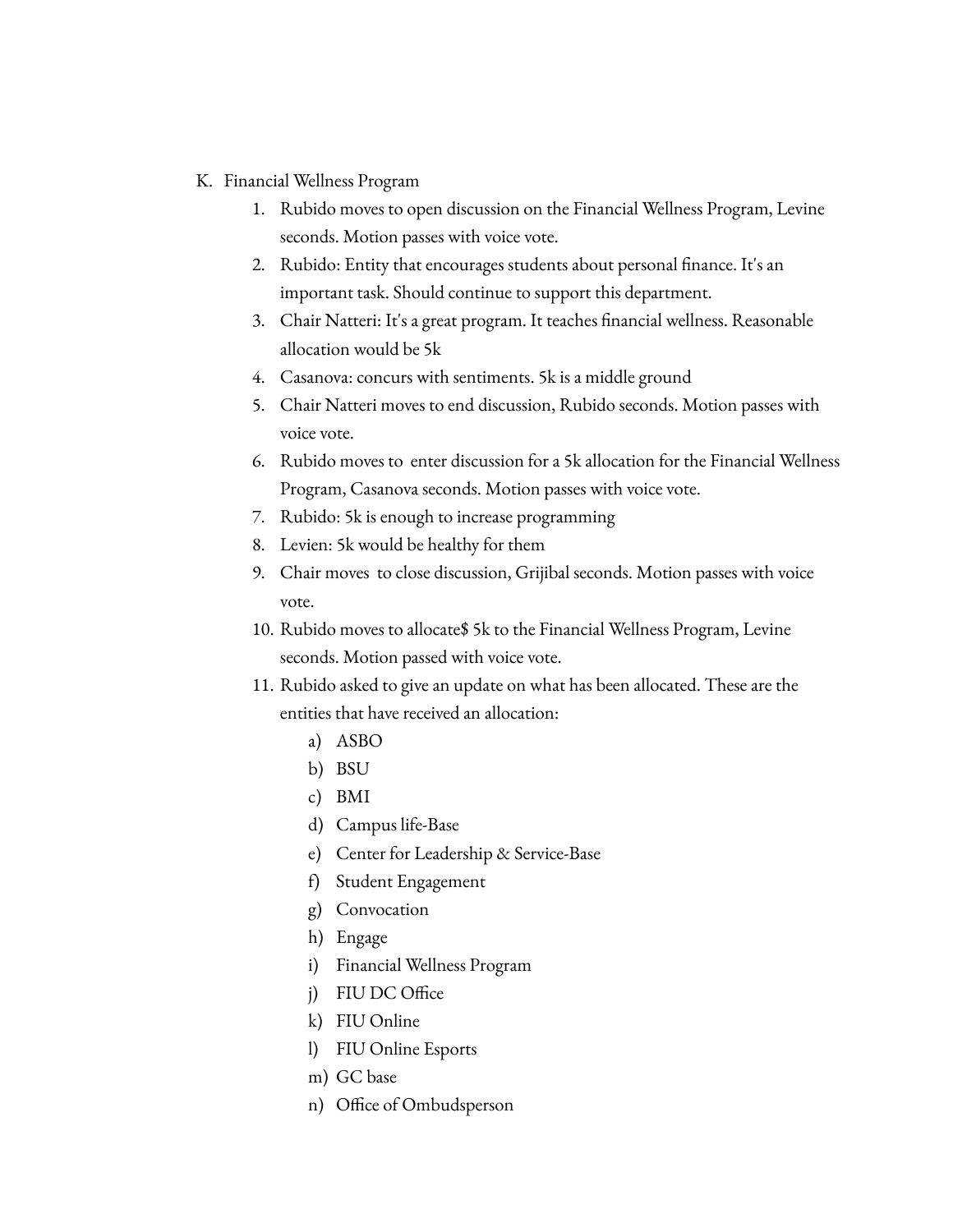- o) Order of torch
- p) Panther Power
- q) Creative Media- Base
- r) Student Media
- s) Wellness BBC- Base
- t) Wellness MMC- Base
- u) WUC Base
- v) Women's Center Base
- L. Student Conduct
	- 1. Rubido moves to open discussion on Student Conduct, Grijibal seconds. Motions passes by voice vote.
	- 2. Rubido yields to the floor. Levine has the floor. Majority funds used for software, questions about creep in A/s fee, Student Conduct should be funded by other funds. Where staff is funded? that's where software should be funded. Offices who have creeped in should start creeping out. It should be funded a decrease where they seek other sources
	- 3. Rubido agrees, A/S fee use has grown. It also funds entities that provide services. Provide protection to integrity of degrees. Both academic and student conduct.
	- 4. Chair Natteri : what the office does is important. See both points
	- 5. Lugo: what to look at that they made a reduction from last year request. Only kept the necessities. They were financially smart. Amount requested is a discrete amount. Funded them their request or something near it
	- 6. Levine there are discrepancies on the request. We start reducing it. Along the line 7-8k
	- 7. Rubido: part of the allocation is fixed cost. License contract is fixed. Maxient is available for student use and meets criteria. Traditionally funded by A/S. the system is standardized. ITs a much larger conversation to be moved to EG. their request is the software
	- 8. Levine recognized fixed costs. Prefer not to fund at all. If there is some decrease, they can start a conversation. Will send a message to move in that direction. Even at 8k. That direction is important. Meets criteria t because A & S is broad.
	- 9. Rubido we need to propose a number and recommend closing discussion.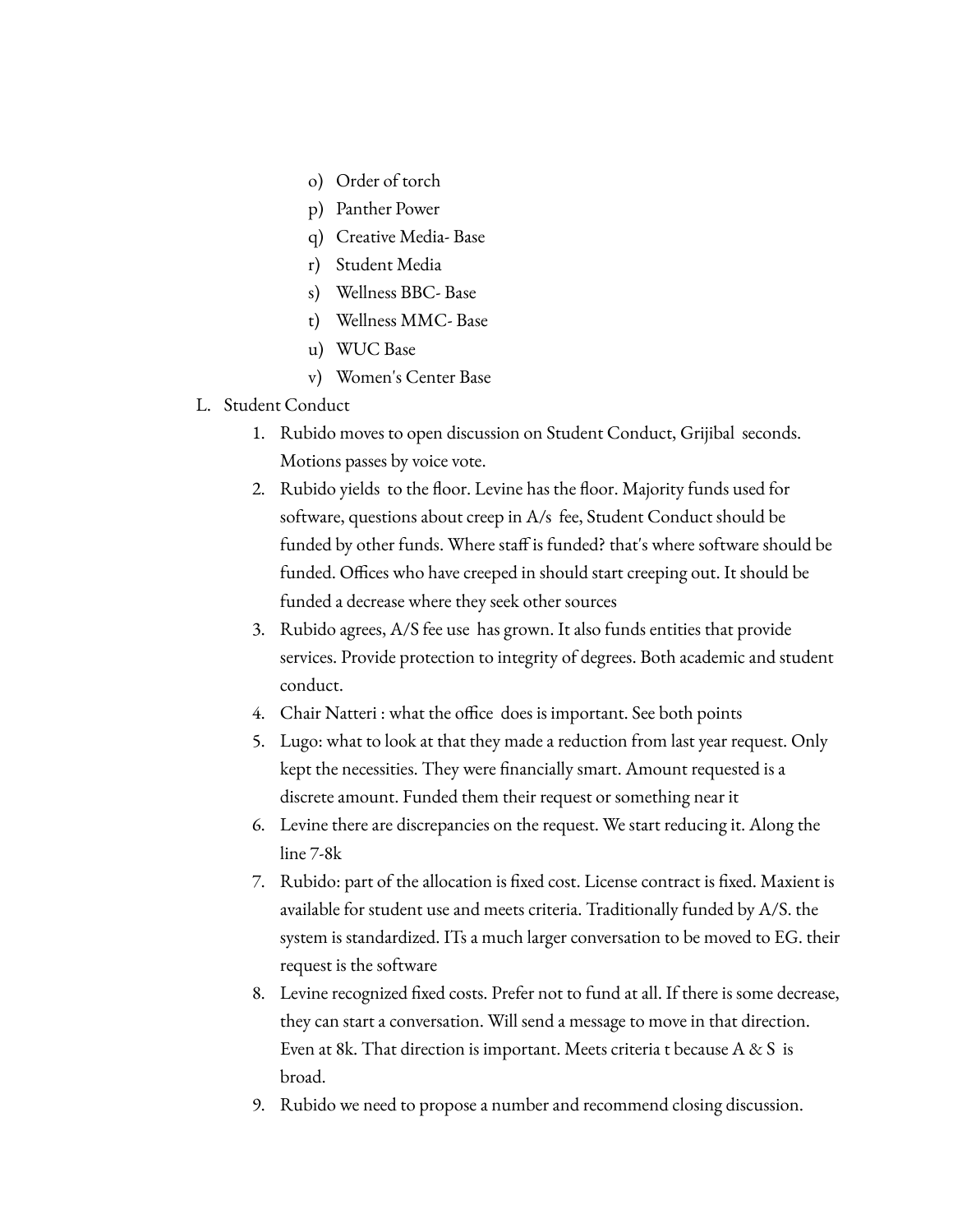- 10. Rubido moves to close discussion, Ibarria seconds. Motion passes with voice vote.
- 11. Rubido moves to discuss allocating \$10,417 to Student Conduction, Ibarria seconds. Motion passes with voice vote.
- 12. Rubido: Maxient software is fixed.
- 13. Levine would have done 9k and would have covered most of the cost. Encourage in the budget letter that they should start to look at other funding sources.
- 14. Rubido: can be discussed during provisional discussions
- 15. Chair Natteri moved to close discussion, Pastrana seconds. Motion passes with voice vote.
- 16. Rubido moves to allocate \$10,415, Casanova seconds. Motion passes with voice vote. 7-1-0
- M. FIU Museum Insiders
	- 1. Rubido moves to enter discussion for FIU Museum Insiders, Casanova second. motion passes with voice vote.
	- 2. New program started by a group of students and the office who oversees the museums on campus. Will bring attention to the museum. But do not have funding. If they do not receive funding to come back next year. Recommendation zero funing
	- 3. Chair Naterri echoes sentiments. It would need to be fully funding and not partly
	- 4. Levine would rather fund somes sort of fund. Along the lines of \$500
	- 5. Rubido: The Insiders are operating through a department. Department in part will be able to further their mission.
	- 6. Chair Natteri moves to close discussion, Rubido seconds. Motion passes with voice vote.
	- 7. Rubido moves to enter discussion to zero fund Museum Insiders, Pastrana seconds. Motions passed by voice vote. 7-1-0
	- 8. Governor encourages proposing \$500. Consider some level of appropriation
	- 9. Rubido: \$500 is not realistically enough to an entity. Would advise against that.
	- 10. Chair Natteri should be pushed for next year
	- 11. Lugo agrees with sentiment, better shot next year.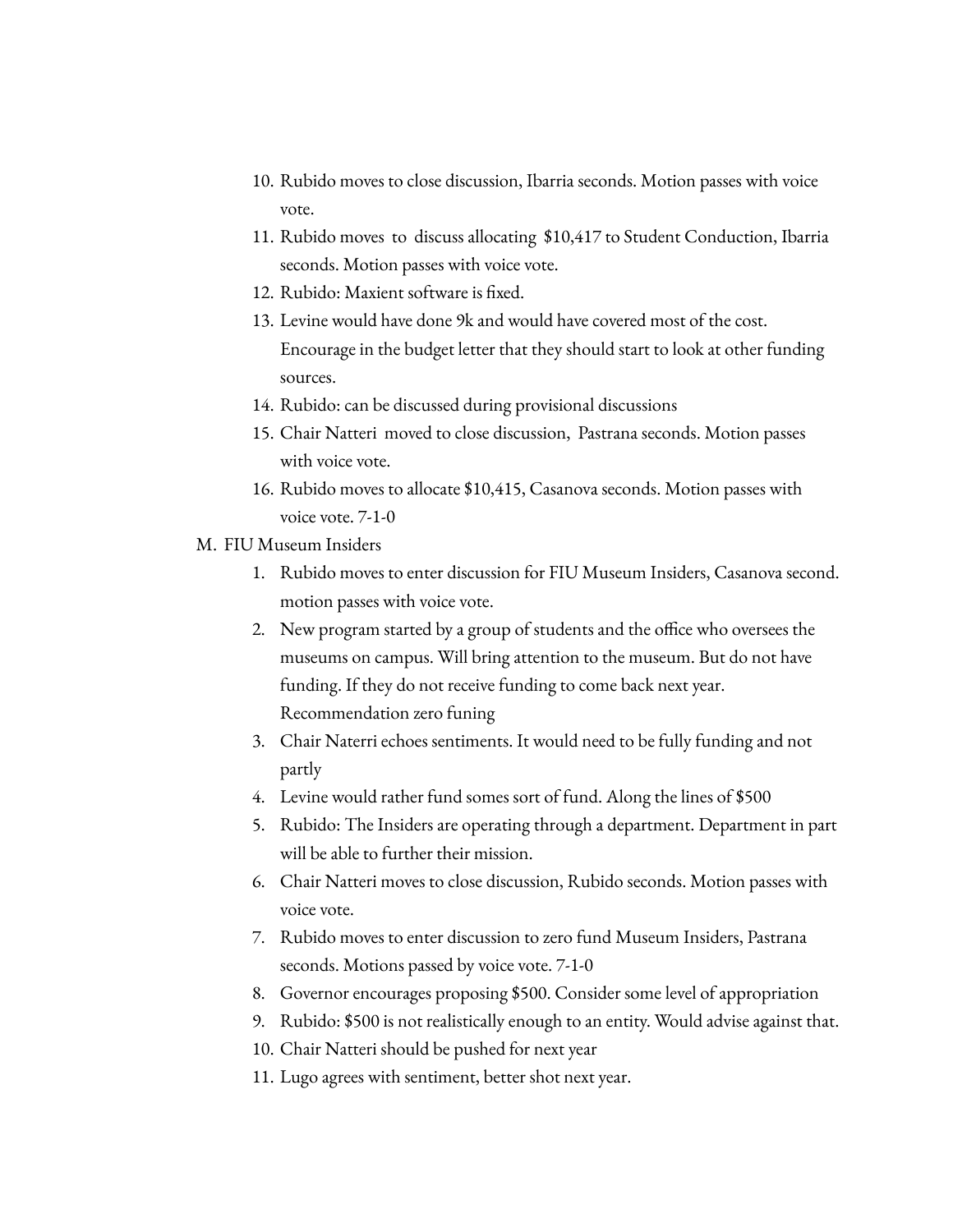- 12. Lugo moves to close discussion, Chair Nnatteri seconds. Motion passes with voice vote.
- 13. Levine moves to temporary allocation \$500, Rubido seconds. Motion fails. 1-7-0
- 14. Rubido moves to zero fund FIU Museum Outsiders, Ibarria seconds. Motion passes by voice vote. 7-1-0
- N. OSJI- Black Diaspora Center
	- 1. Rubido moves to discuss Black Diaspora Center, Ibarria seconds. Motion passes with voice vote.
	- 2. Rubido: Same argument should be provided and supported but do not have the ability to fund a new center.
	- 3. Chair Natteri that is not the year to fund. Encourage for next year.
	- 4. Levine: large proposal. Important initiative to its commitment to social justice. It's important to do some funding to get started off the ground. Can encourage collaboration with programs and other offices. Budget is a policy statement of our priorities. Maybe at least of the positions or at least of the programming \$5-10k in programing
	- 5. Part of the creation of this center is for staff. If programming is funded , there is no one to oversee the programming. It's an all or nothing.
	- 6. Levine: if we can fund it, but include in the letter to encourage to them to come back
	- 7. Chair Natteri moved to close discussion, Rubido seconds. Motion passes with voice vote
	- 8. Rubido moves to open zero dollars for Black Diaspora Center, Casanova seconds. Amend to discussion, Ibarrio second. Motion passes with voice vote
	- 9. Levine it's a mistake not to fund it. The staff has shown commitment for this program.
	- 10. Rubido moves to close discussion, Casanova seconds. Motion passes with voice vote.
	- 11. Rubido moves to allocate zero dollars to the Black Diaspora Center, Pastrana seconds. Motion passes by voice vote. 7-1-0 motion passed
- O. SPC
	- 1. Lugo moves to discuss SPC , Grijibal seconds. Motion passes with voice vote.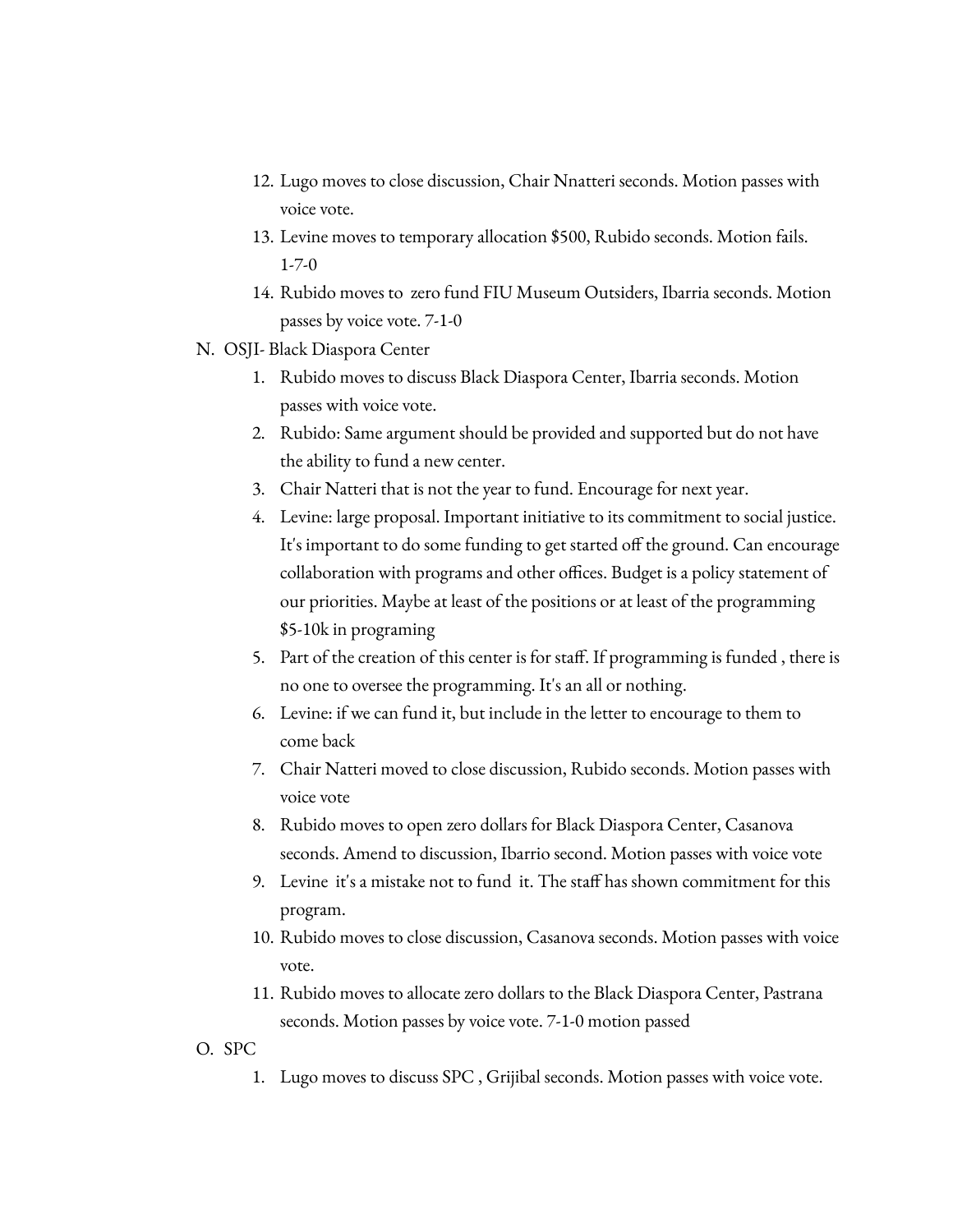- 2. Lugo: SPC has continued to provide programming during covid. Student attend the events
- 3. Rubido moved to close discussion, Casanova seconds. Motion passes with voice vote.
- 4. Chair Natteri enters for a 3 minutes recess at 11:31am (1) Meeting start s 11:38am
- 5. Rubidos moves to reopen discussion, Pastrana seconds. Motions passed with voice vote.
- 6. Rubido wants to preface that agencies and bureaus are going to be encouraged to come to the ACB for additional funding. SPC has gotten better. Recommend to be funded 590k.
- 7. Point of information: how do you request carry forward. It would be recommend in the letter to request carry forward
- 8. Levine: believes SPC is invaluable and worked hard on their programing and the merging. Really hope they have carry forward because they would decrease when covering both campuses. 500k does feel low . they do great work
- 9. Rubido to clarify its 590k for the recommendation.
- 10. Chair Natteri moves to close discussion, Rubido seconds. Motion passes with voice vote
- 11. Rubido moved to discuss 590k for SPC, Ibarria seconds. Motion passes with voice vote.
- 12. Levine feels uncomfortable but can vote for it with a strong understanding of them asking for carryforward if available.
- 13. Lugo moves to close discussion, Rubidos second. Motion passes with voice vote.
- 14. Rubio point information: make a straw poll for carry forward for SPC. chair could . Rubio moved to conduct a straw poll for carry forward 2021-2022 to 2022-2023 . motion passes
- 15. Rubido moves allocate 590k to SPC, Casanova seconds. Motion passes with voice vote
- P. Student Tailgate Safety
	- 1. Rubido moves to open discussion on Student Tailgate Safety, Grijibal seconds. Motions passes with voice vote
	- 2. Lugo pop at 11:49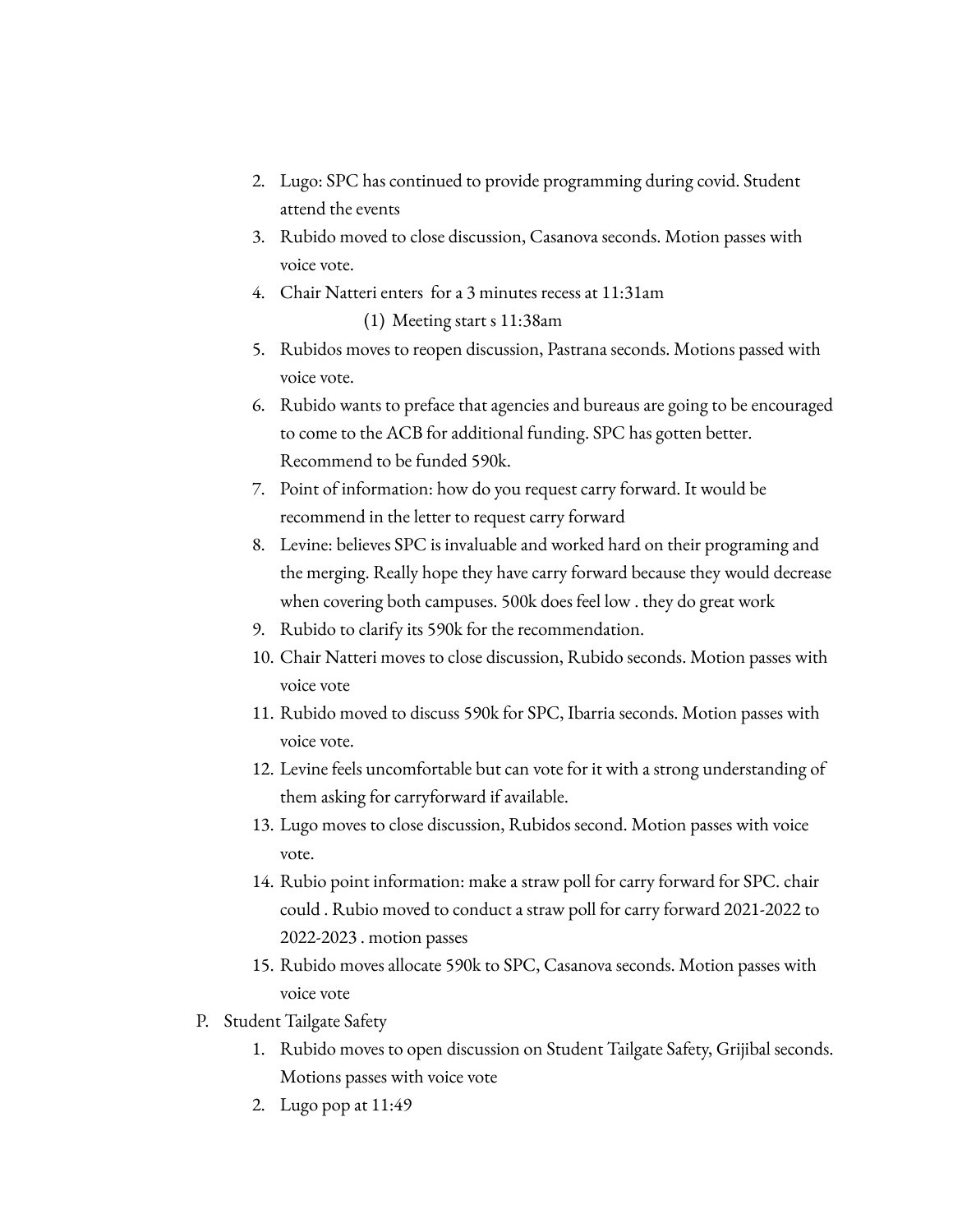- 3. Rubido: provides resources for students who are out there. This helps encourage students' affinity. Should continue support.
- 4. Ibarria moves to close discussion. Pastrana seconds. Motions passes with voice vote
- 5. Ibarria moves to discuss a \$5170 allocation for Student Tailgate Safety, Grijibal seconds. Motion passes with voice vote.
- 6. Ibarria is for the health and safety of our students. In favor allocation \$5170.
- 7. Natteri is it an essential is favorable of full ask
- 8. Rubido moves to close discussion, Ibarria seconds. Motions pass with voice vote.
- 9. Ibarria moves to allocate \$5170 Student Tailgate Safety, Pastrana seconds. Motion passes with voice vote.
- Q. Leadership Retreat
	- 1. Rubido moves to discuss Leadership Retreat, Ibarria seconds. Motion passes with voice vote
	- 2. Levine, no problem to allocate. Questions on to Jose Toscano, to include in a letter to encourage collaboration with OSJI, Pride Center, Bayview , do not fall under SLD but are funded by A & S.
	- 3. Chair Naterri moves to close discussion, Rubido seconds . Motion passes with voice vote
	- 4. Rubido moves to discuss 25k , Ibarria seconds. Motions passes with voice vote
	- 5. Rubido yields the floor.
	- 6. Chair moved to close discussion , Rubidos seconds. motion passes with voice vote
	- 7. Rubio moves to approve 25k for the Leadership Retreat, Casanova seconds. Motion passes with voice vote
- R. Motion for one minute speaking time, Ibarria seconds. motion passes with voice vote
	- 1. Had a productive morning. Will look at what we have left. Encourages to attend town hall, Be back at 2:15 or upon completion of town hall.
	- 2. Point of information. If town hall ends early, do we come back? No at at 2:15 pm the earliest
	- 3. Stand recess until 2:15pm

Returned at 2:38pm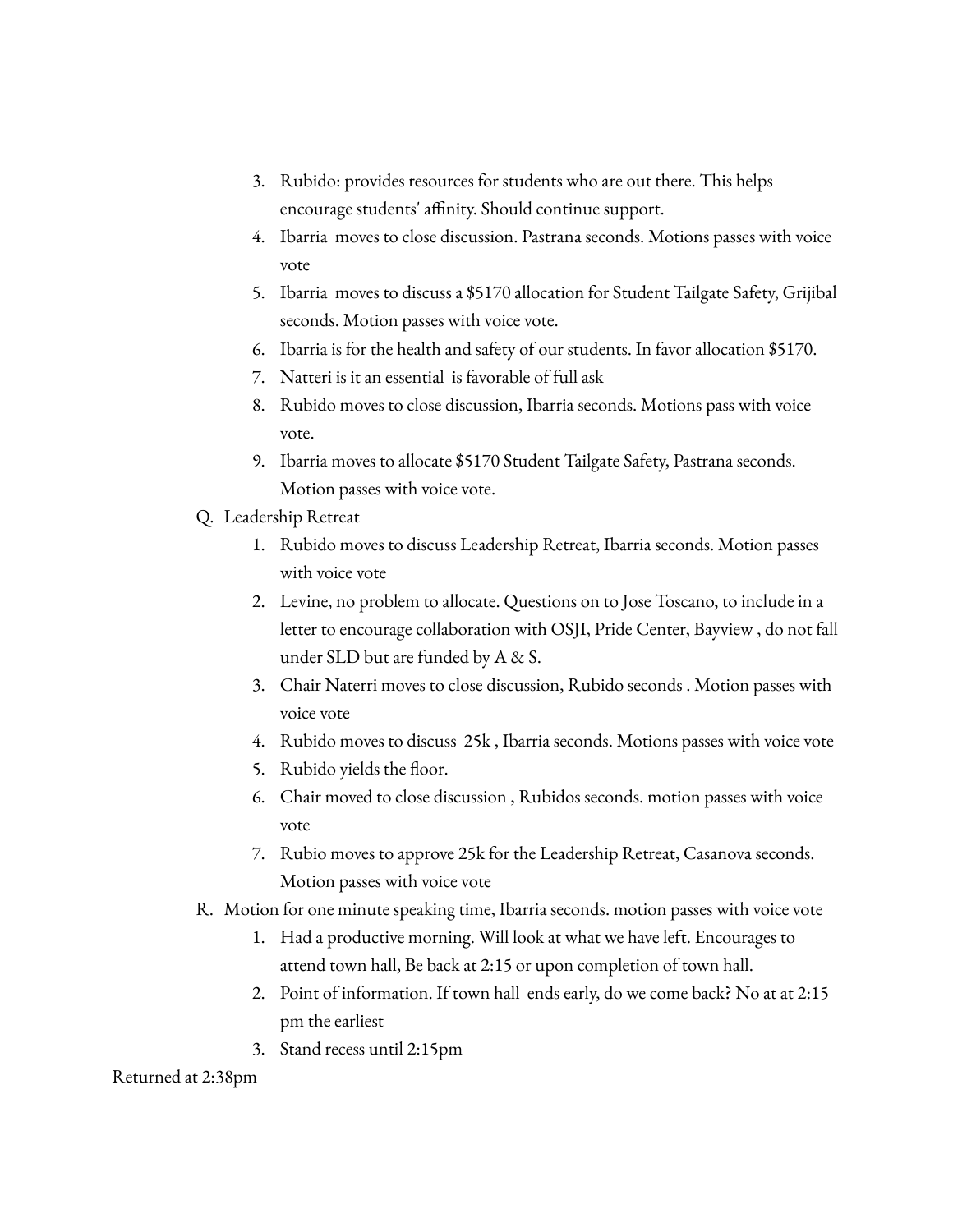President Rubido moves to enter discussion on frat and sorority life, Vp ibarria seconds. Motion passes.

- S. Fraternity and sorority life
	- 1. Requesting \$176,000
	- 2. Floor leader Lugo: FSL is a great part of our university, most of our organizations are made up of people in Greek life but the number i would like to propose is \$150,000
	- 3. Senate president pastrana: I agree with the floor leader, I propose that we consider a \$130,000 funding.
	- 4. Administrator Casanova: i believe in order to make the impact that they need on the campus \$140,000 would be a better number
		- a) Chair natteri: i believe \$140,000 is a good number in order to hold us fiscally responsible
	- 5. Chair natteri moves to close discussion, administrator casanova seconds. Motion passes
	- 6. President rubido moves to enter discussion about \$140,000 for frat and sorority life, senate president pastrana seconds. Motion passes
	- 7. Floor leader ugo moves to close discussion, senate president seconds. Motion passes
	- 8. Floor leader lugo moves to allocate \$140,000, president rubido seconds. Motion passes.

President rubido moves to enter discussion on homecoming

- T. Homecoming
	- 1. Requesting \$543,009
	- 2. President rubido: unfortunately i believe it should be around \$470,000 because i do not think we can afford anymore than that
	- 3. Floor leader lugo moves to close discussion, president rubido seconds. Motion passes
	- 4. President rubido moves to go into discussion about \$470,000, administrator casanova seconds. Motion passes.
		- a) President Rubido: i still believe \$470,000 is a reasonable number in order for homecoming to continue their events and draw engagement
			- (1) Governor levine: i agree with the president, homecoming will still be able to have a great event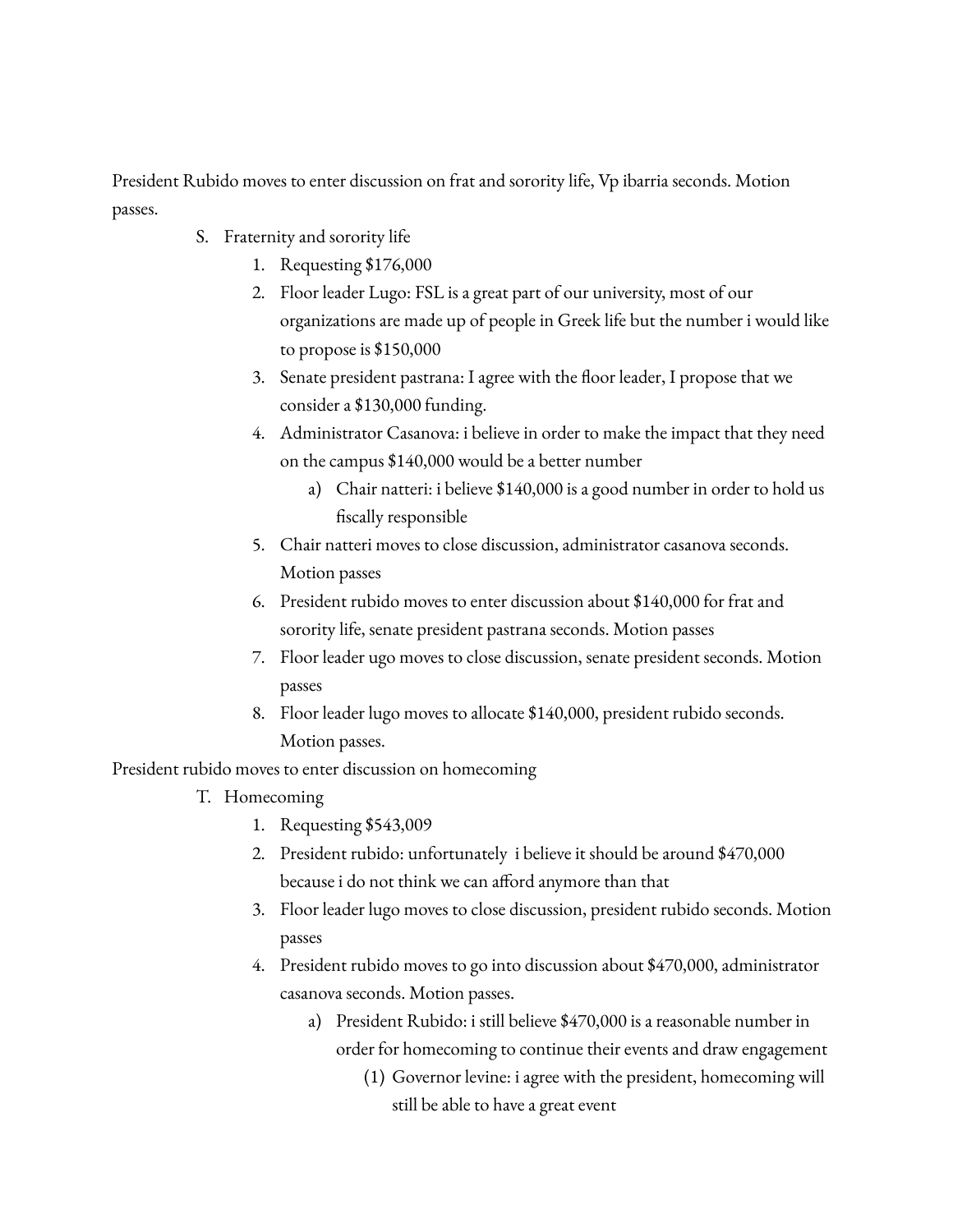- b) VP ibarria moves to close discussion, president rubido seconds. Motin passes
- c) President rubido moves to allocate \$470,000 to homecoming, senate president pastrana seconds. Motion passes
- 5. President rubido moves to go into discussion about honors college, senate president pastrana seconds. Motion passes
- U. Honors college
	- 1. requesting \$23,517
	- 2. President rubido moves to enter discussion, vp ibarria seconds. Motion passes
	- 3. President rubido moves to enter discussion about \$23,517, senate president pastrana seconds. Motio npasses
	- 4. Vp ibarria movs to close discussion, president rubido seconds
	- 5. Senate president pastrana moves to allocate \$23,000, vp ibarria seconds. Motion passes.
	- 6. President rubido moves to discuss national first generation, senate president pastrana seconds. Motion passes
- V. National First generation Celebration Week
	- 1. Requesting \$11,236
	- 2. President rubido moves to enter discussion, VP ibarria seconds. Motion passes
	- 3. President rubido moves to close discussion, VP ibarria seconds. Motion passes
	- 4. President rubido moves to go into discussion for allocation fully, governor levine seconds. Motion passes
	- 5. President rubido moves to close discussion, administrator casanova seconds. Motion passes
	- 6. President rubido moves to allocate fully, senate president pastrana seconds. Motion passes
	- 7. Floor leader lugo moves to go into discussion for residential hall association president rubido seconds. Motion passes
- W. Resident Hall Association
	- 1. Requesting \$90,941
		- a) Floor leader lugo: i believe it is a steep asking price
		- b) Governor levine: I think we should try to get them to around 50 or 60 thousand in order to mitigate any issues the pandemic might have caused.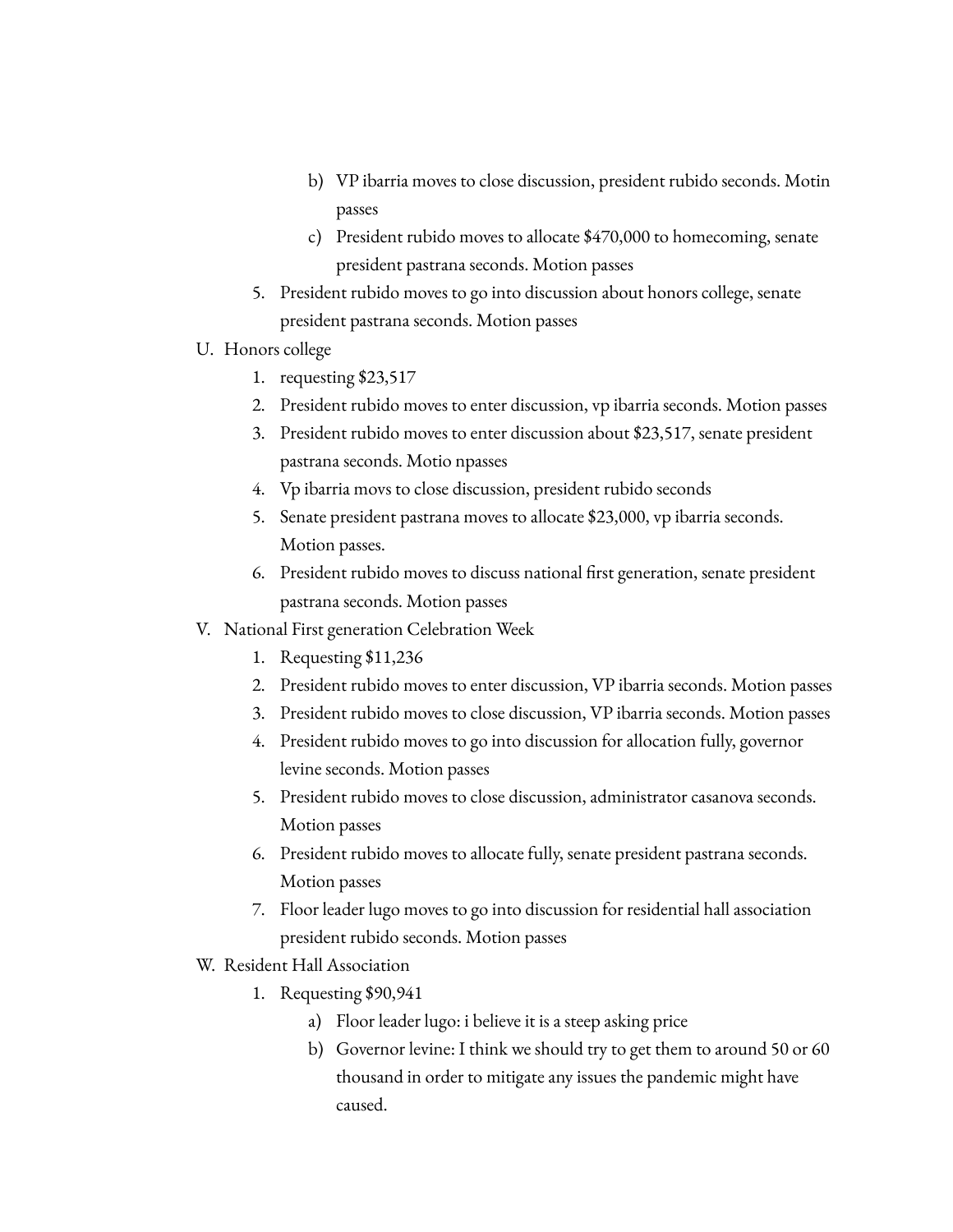- 2. Prescient rubido movies to close discussion, pastrana seconds. Motion passes
- 3. Governor Levine moves to allocate \$40,000 to RHA, there is no second. Motion is ruled debilitory
- 4. Governor Levine moves to enter discussion for \$30,000, chair natteri seconds. Motion fails
- 5. President rubido moves for an open discussion for 5 minutes, chair seconds. Motion passes.
	- a) Rubido: i believe we need to take a step back and regroup from recess
	- b) Lugo: we should table this discussion until we have made more allocations
- 6. President rubio moves to close discussion, senate president pastrana seconds. Motion passes
- 7. Floor leader Lugo moves to table discussion, casanova seconds. Motion passes
- 8. Floor leader Lugo moves to enter discussion on Student Government Association, motion is ruled debilitory.
- 9. Governor Levine moves to enter discussion for veterans and military affairs. President rubido seconds. Motion passes.
- X. Office of veterans and military affairs
	- 1. Requesting \$45,123
	- 2. Governor levine: i believe these funds go towards great resources in helping the students who served our country, i think we should fund fully
		- a) Chair natteri I agree with your sentiments governor, but i would be more comfortable with their last request of \$43,000
	- 3. Chair moves to close discussion ibarria seconds, motion passses
	- 4. Rubido moves to enter discussion on \$43,000 levine seconds.
	- 5. Rubido move to close discussion, governor levine seconds
	- 6. Rubido moves to allocate \$43,000 to veterans and military affairs, levine seconds. Motion passes
	- 7. Lugo moves to enter discussion on international students and scholar services, president rubido seconds. Motion passes
- Y. International Students and Scholar Services
	- 1. Requesting \$26,497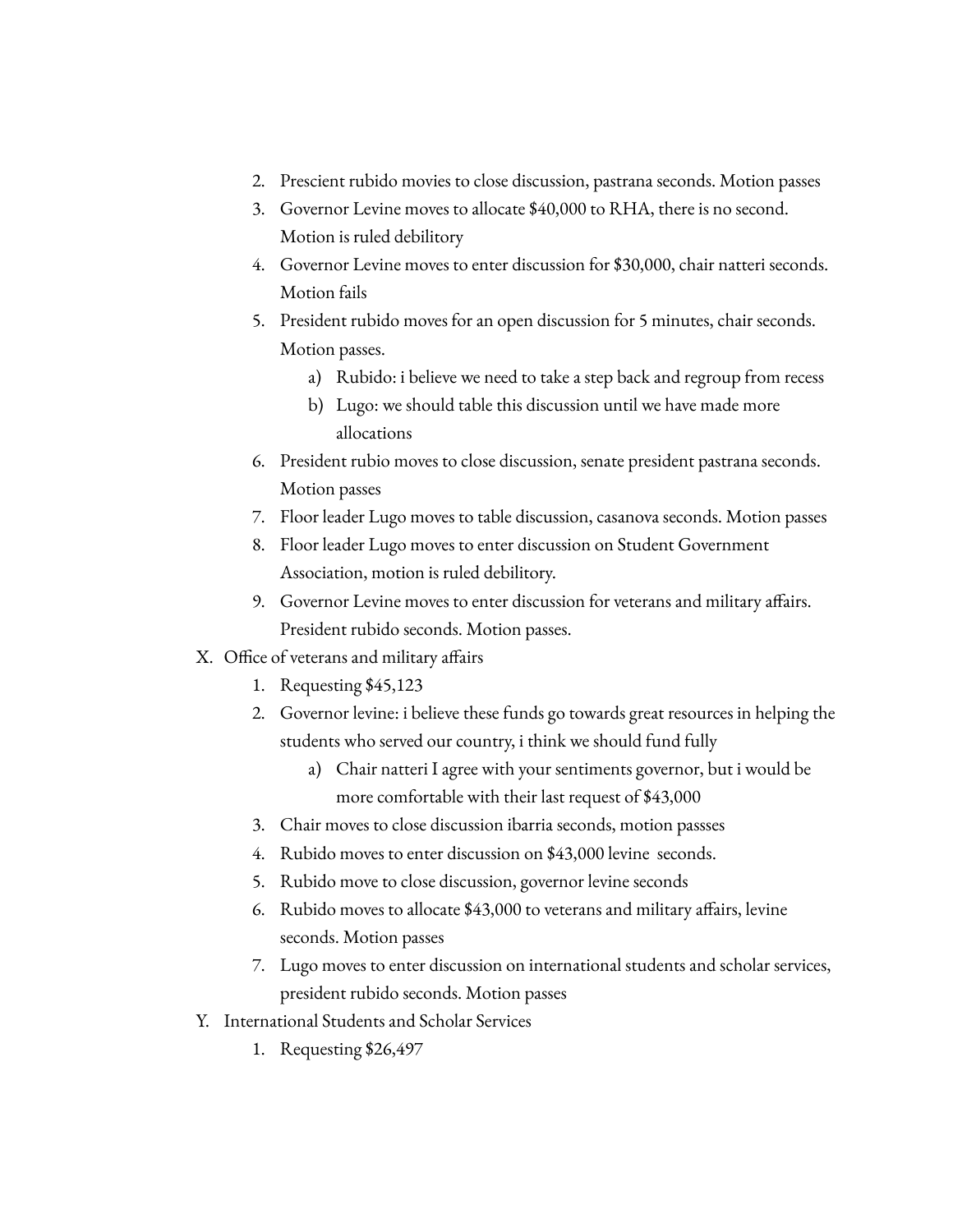- 2. Floor leader lugo: as an international student myself, these resources have helped me greatly to assimilate and feel at home here in FIU. i believe we should fully allocate \$26,497
	- a) Chair natteri i would like to give the full amount, but the last request of 19,000 is better
- 3. President rubido moves to close discussion, grilabla seconds. Motion passes
- 4. Chair moves to enter 5 minute discussion on ISSS, president rubido seconds. Motion passes
- 5. President rubido moves to close discussion, grijalba seconds. Motion passes
- 6. Rubido moves to go into voting to allocate \$19,000, grijalba seconds. Motion passes
- 7. Rubido moves to go into discussion of SGA BBC, ibarria seconds. Motion passes
- Z. SGA BBC
	- 1. Requesting \$64,465
		- a) These are our relatively fixes costs in order to maintain our offices, i am in favor of funding the office \$60,000
	- 2. Lugo moves to go into discussion for 60,000 rubido seconds. Motion passes
		- a) Governor levine: i have a little bit of concern that \$60,000 would be a better number, but if we need to adapt we will cross that bridge when we get there.
	- 3. Ibarria moves to close discussion, rubido seconds. Motion passes
	- 4. Ibarria moves to go into voting for 60,000 rubido seconds. Motion passes
	- 5. Rubido moves to go into SGA MMC discussion, ibarria seconds. Motion passes
- AA. SGA MMC
	- 1. Requesting \$147,384
	- 2. Rubido moves to close discussion, casanova seconds, motio passes
	- 3. Rubido moves to enter discussion on \$132,000 ibarria seconds. Motion passes
	- 4. Lugo moves to close discussion, ibarria seconds.
	- 5. Rubido moves to vote for a \$132,000 allocation, grijalba second. Motion passes
	- 6. Rubido moves to go into discussion on student ambassadors , ibarria seconds. Motio passes
- BB. Student ambassadors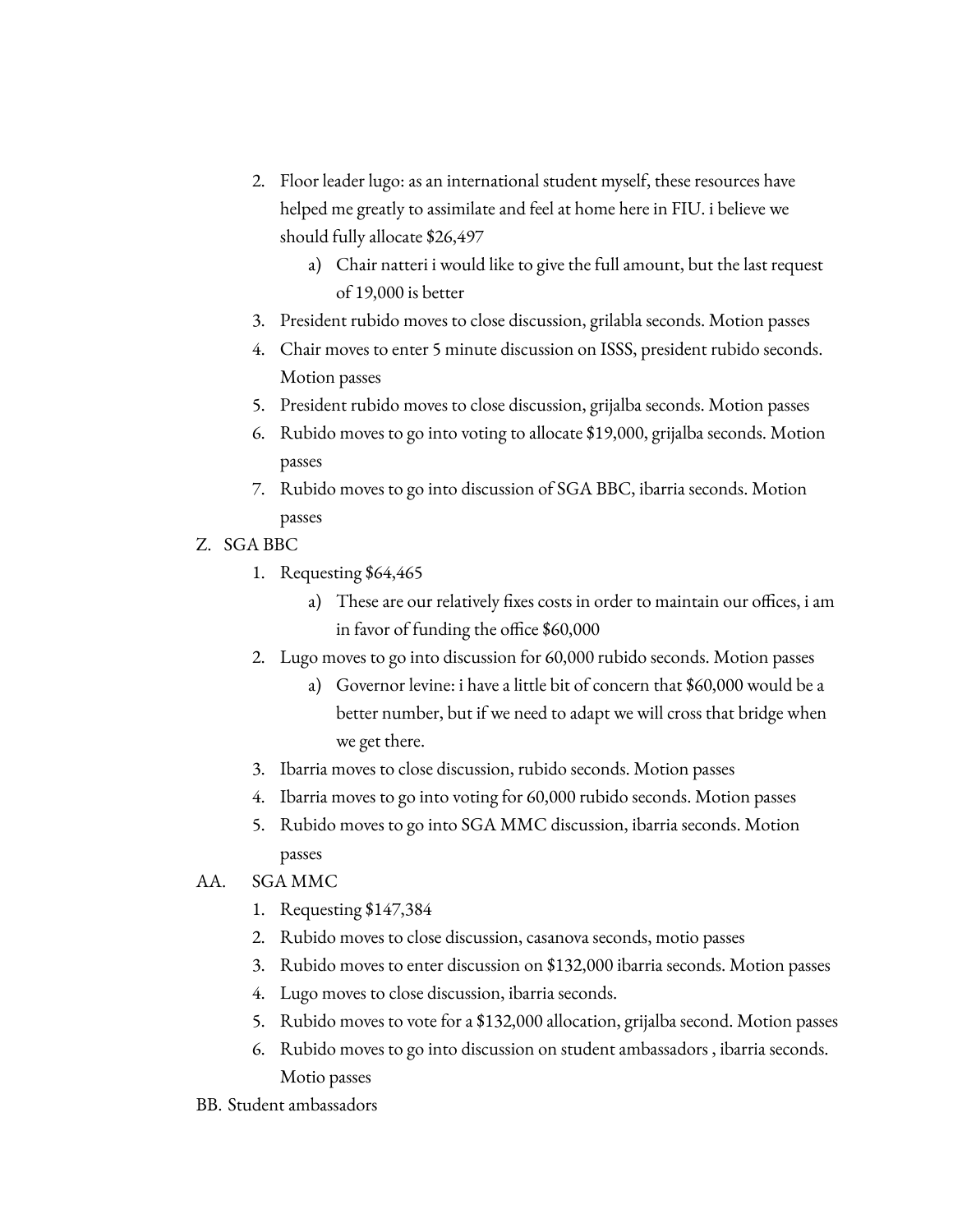- 1. Requesting: \$54,422
	- a) While they are a crucial part of our organization i do not think we can fund them
- 2. Ibarria moves to close discussion, rubido seconds.
- 3. Ibarria moves to go into discussion on zero dollar, rubido seconds. Motion passes
- 4. Lugo moves to close discussion, ibarria seconds. Motion passes
- 5. Lugo moves to temporarily allocate zero dollars to student ambassadors, rubido seconds. Motion passes
- 6. Lugo moves to go into discussion on SGA room rentals, ruled debilitory

Committee is now in recess for 5 minutes at the discretion of the chair at 3:12pm

Recess extended for 3 minutes

Retuned at 3:22pm

- 7. Grijabla moves to go into discussion on Student Bar association
- CC. Student Bar Association
	- 1. Requesting \$112,358
		- a) Rubido: this entity serves as a bridge between the law school and the rest of the campus, i dont want to cut them majorly but there does need to be a cut of at least 5%
			- (1) Lugo i agree with rubido, perhaps \$85,000 would be a good number

(a) Levine: i agree with this number of \$85,000

- 2. Grijalba moves to close discussion, casanova seconds. Motion passes
- 3. Girjalba moves to go into discussion for 85,000, rubido seconds.
- 4. Lugo moves to close discussion, grijalba seconds. Motion passes
- 5. Lugo moves to allocate 85,000, grijalba seconds motion passes
- 6. Rubido moves to enter discussion on medical student council, ibarria seconds. Motion passes
- DD. Medical Student Council
	- 1. requesting : \$105,683
		- a) rubido : same sentiments as the student bar association
			- (1) Levine: these students have continued to practice medicine during a public health crisis, i would like to fund them closely to their request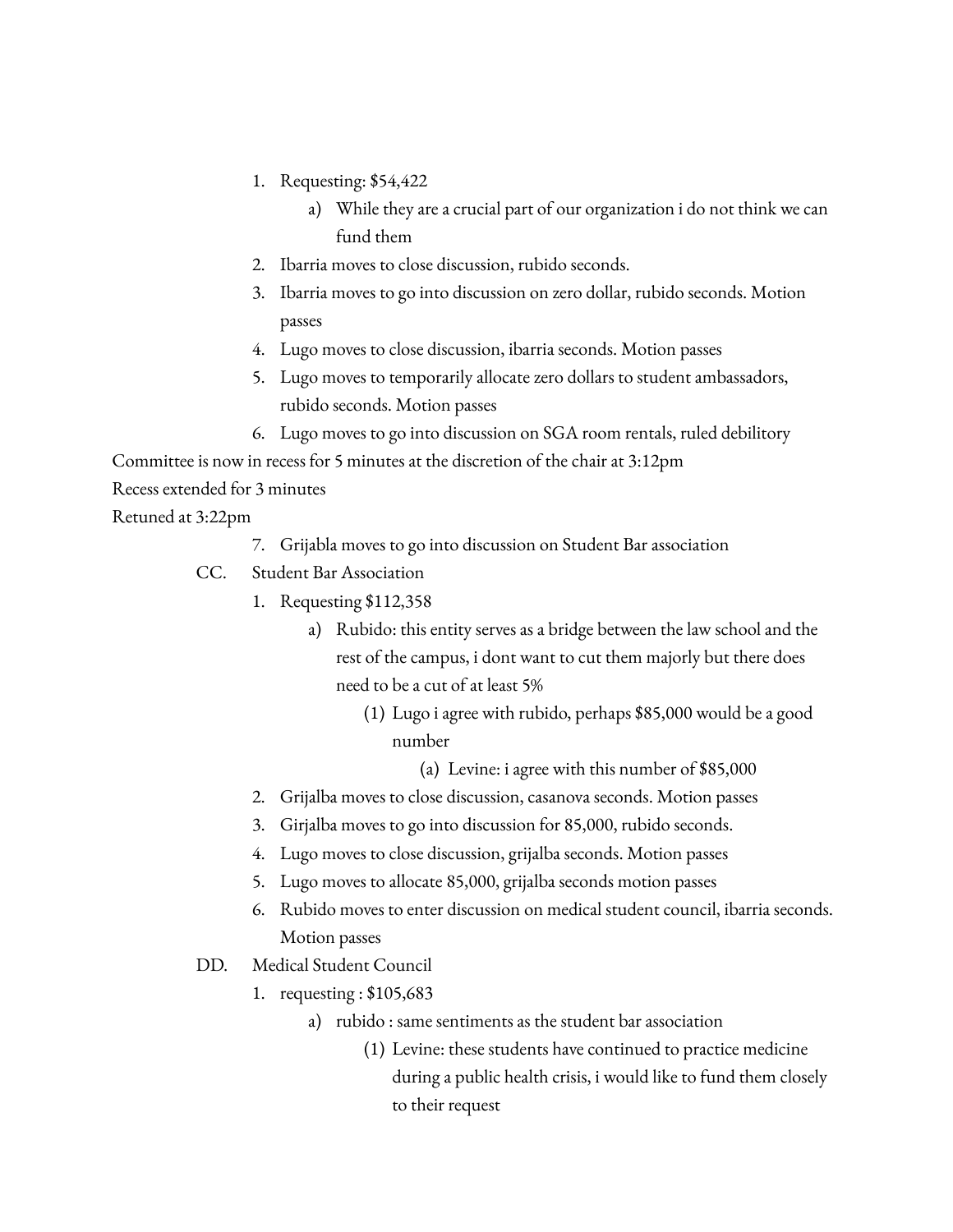- b) Rubido: i would like to allocate \$85,000 to medical student council
- 2. Lugo moves to close discussion, ibarria seconds. Motion passes
- 3. Rubido moves to neter 85,000 discussion, ibarria seconds.
- 4. Rubido moves to close discussion, grijalba seconds, motion passes
- 5. Rubido moves to allocate 85,000 ibarria seconds. Motion passes
- 6. Rubido moves to enter discussion on multifaith council. Grijalba seconds. Motion passes
- EE.Multifaith Council
	- 1. requesting : \$4,959
		- a) Rubido: while we do not directly interact with the entities that multi faith is in charge of i still think it is important to campus operations and should e funded fully
	- 2. Lugo moves to close discussion, grijalba seconds. Motion passes
	- 3. Lugo moves to enter discussion on \$4,900, grijalba seconds, motion passes
	- 4. Lugo moes to close discussion, ibarrai seconds, motion passes
	- 5. Lugo movies to allocate \$4,900 grijalba seconds. Motion passes
	- 6. Rubido moves to go into discussion on FIU-I75, levine seconds

### FF. FIU I-75

- 1. requesting: \$52,518
	- a) Levine: i would like to suggest we allocate \$40,000 anything less would be problematic for this campus
		- (1) The chair echoes the governors sentiments
	- b) Lugo moves to close discussion, rubido seconds. Motion passes
	- c) Rubido moves to enter discsson on 40,000 levine seconds. Motion passes
	- d) Rubido moves to close, ibarria seconds. Motio passes
	- e) Levine moves to allocate \$40,000 to FIU I-75, rubido seconds. Motion passes
	- f) Rubido move to enter discussion on model UN, grijalba seconds. Motion passes
- GG. Model UN
	- 1. Requesting: \$175,000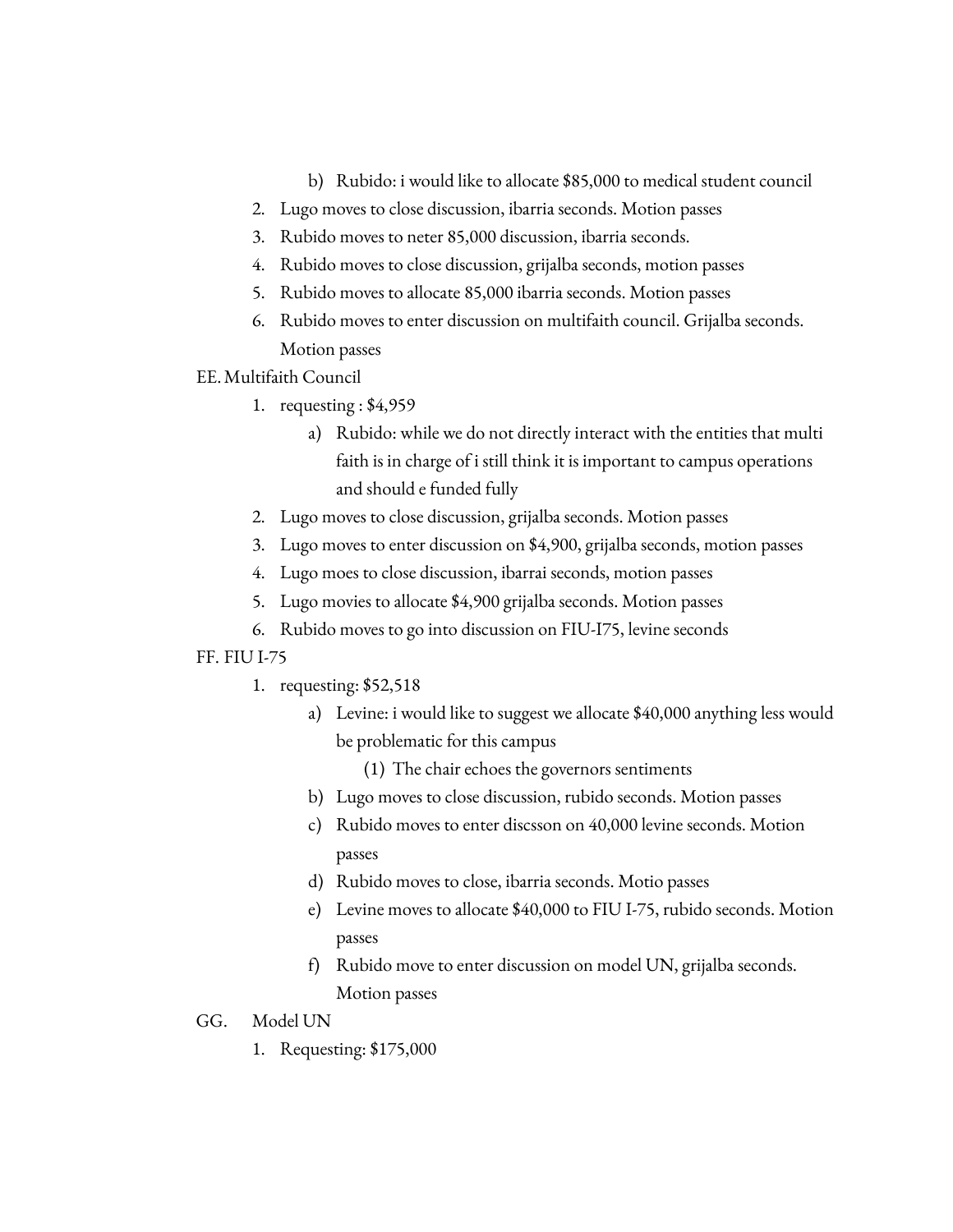- a) Cuts to this program mean cutting opportunities to maintain high rankings since FIU is highly ranked nationally. I would be in favor of nothing less than \$130,000
- b) lugo : as we speak they are in harvard competing
- 2. Lugo moves to close discussion, ibarria seconds. Motion passes
- 3. Levine moves to enter discussion on allocation of \$130,000, ibarria seconds. Motion passes
	- a) Rubido: i will be abstaining since i was a former member of model UN
- 4. Ibarria moves to close discussion, grijalba seconds. Motion passes
- 5. Ibarria moves to go into voting for \$130,000 grijalba seconds. Motion passes
- 6. Rubido moves to go into discussion on orientation and family programs, ibarria seconds. Motion passes
- HH. Orientation and Family Programs
	- 1. requesting : \$290,547
		- a) Rubido: i think we can fund them at 200,000
	- 2. Grijalba moves to close discussion, rubido seconds. Motion passes
	- 3. Rubido moves go to into discussion for 200,000, casanova seconds
	- 4. Chair moves to close, grijalba seconds. Motio npasses
	- 5. Rubido moves to allocate 200,000 levine seconds. Motion passes
	- 6. Rubido moves to go into discussion on pride center, ibarria seconds. Motion passes
- II. Pride Center
	- 1. requesting : \$66,043
		- a) rubido : they play a crucial role in representing a population of students, i think they should be funded \$66,000
			- (1) Governor levine: i echo the sentiments of president rubido by funding them the amount requested
		- b) Rubido move to close discussion, ibarria seconds. Motion passes
		- c) Rubido moves to go into discussion on allocating 60,000, ibarria seconds, motion passes
		- d) Rubido moves to close , ibarria seconds. Moti onpasses
		- e) Rubido moves to vote on 60,000 ibarria seconds. Motion passes
		- f) Rubido moves to go into discussion on pride student union, grijalba seconds. Motion passes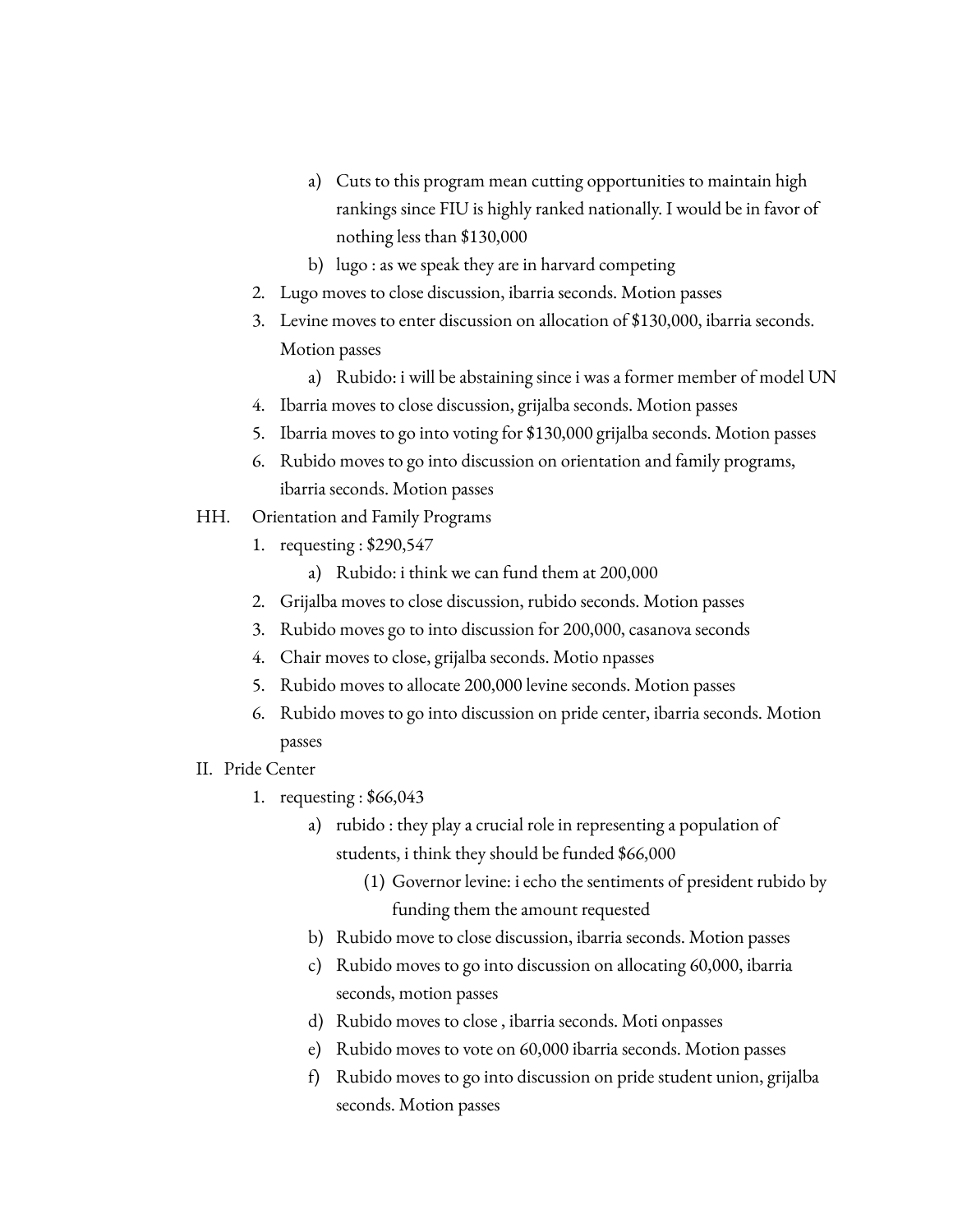- JJ. Pride Student Union
	- 1. Requesting: \$33,9554
		- a) Since it is our duty to help fellow organizations i think we should fund close to their request
	- 2. Lugo moves to close discussion, grijalba seconds. Motion passes
	- 3. Lugo moves to go into discussion on allocation \$14,000, levine seconds. Motion passes
	- 4. Grijalba moves to close discussion, rubido seconds. Motion passes
	- 5. Rubido movies to allocate 14,000 to PSU, grijalba seconds. Motion passes
	- 6. Levine moves to go into discussion on registered student organization, rubido seconds. Motion passes
- KK. RSO- Registered Student Organization Council
	- 1. requesting : \$397,735
		- a) levine : i dont think we should cut their request by too much, this is an entity that helps other smaller clubs get funding
			- (1) Rubido: i agree with governor levine, while we want to give as much as possible, we can provide anywhere between 280-300 without major implications on other student organization
				- (a) The chair looks in favor of 280,000
				- (b) Levine looks favorably on 300,000
				- (c) Grijalba looks favorable on 280,000 since there has been a decline in registered organizations i still believe RSOC can function with the cut
				- (d) Lugo moves to close discussion, rubido seconds, motion passes
	- 2. Levine moves to go into discussion for 290,000, rubido seconds. Motion passes a) Rubido: if we stay at 280 we can
	- 3. Rubido moves to indefinitely table discussion on 290,000 ibarria seconds. Motion passes
	- 4. Rubido moves to enter discussion on 280,000, grijalba seconds. Motion passes
		- a) Grijalba: i echo the sentiments of president rubido, providing 280,000 still allows the organization to function while other funds can be given to other places
	- 5. Rubido moves to close, casanova seconds. Motion passes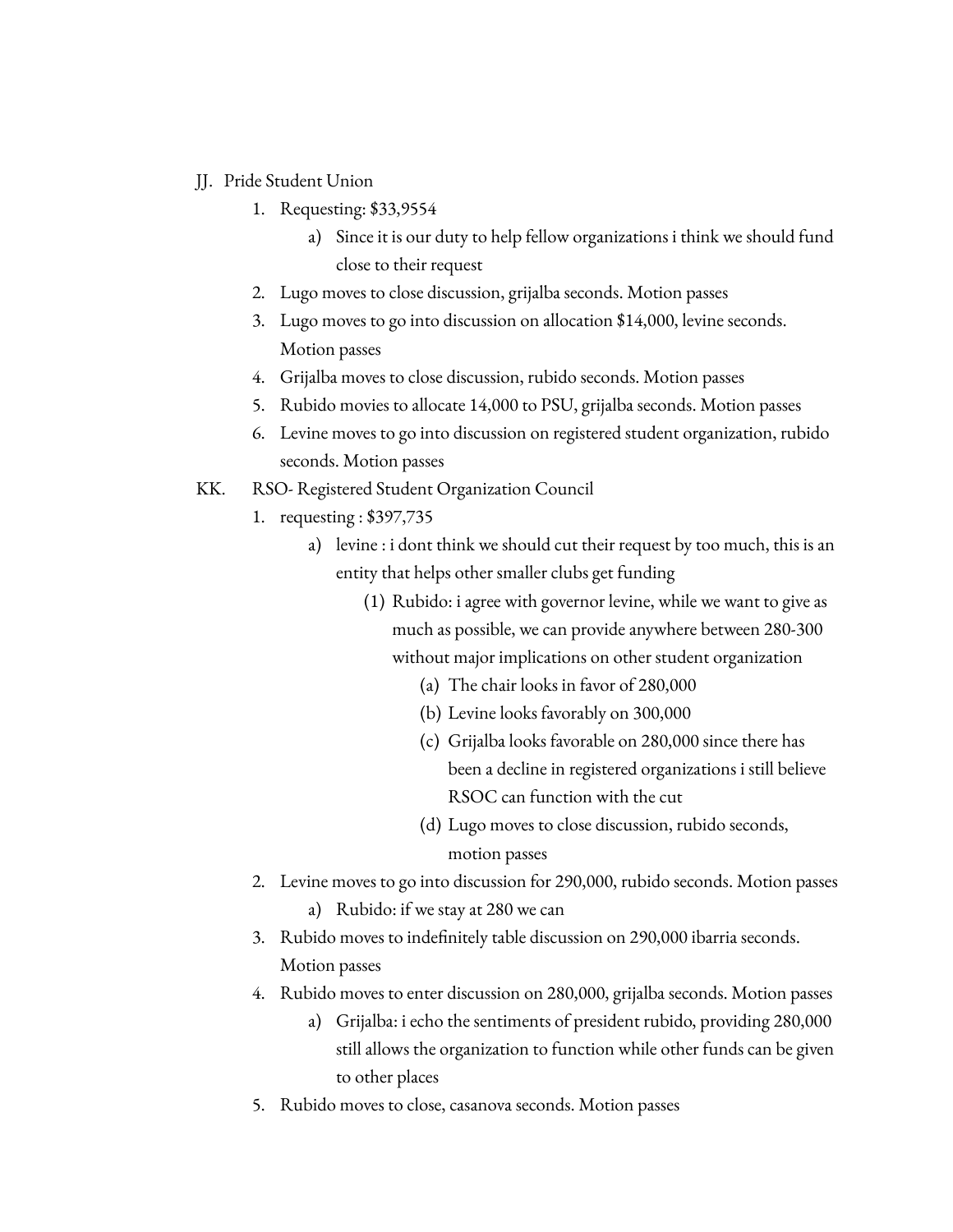- 6. Rubido moves to allocate 280,000 to RSOC, levine seconds. Motion passes.
- 7. Lugo moves to go into outstanding student life awards, rubido seconds. Motion passes.
- LL.Outstanding Student Life Awards
	- 1. requesting : \$19,940
		- a) Lugo: This is a great opportunity to showcase our outstanding students and show pride in our FIU curriculum
		- b) levine : i would feel comfortable with \$15,000 since a software worth \$4,000 takes up almost 20 percent of the request.
			- (1) Grijalba: if we don't contribute to the \$4,000 OpenWater system they utilize the operations are going to be severely compromised. I believe we should fund them closer to their original request.
			- (2) Levine: perhaps we could get in contact with the program to see if there are other softwares that could be cheaper
		- c) Grijalba moves to close discussion, rubido seconds. Motion passes
	- 2. Grijalba moves to vote on allocating \$19,000 to outstanding student life award, levine seconds. Motion passes.

Recess for 5 minutes at the discretion of the chair. Will return at 4:06pm

Chair moves to enter discussion on student affairs technology center, rubido seconds. Motion passes

- MM. SA Technology Center
	- 1. Requesting \$12,942
		- a) Chair favors fully funding
	- 2. Vp ibarria moves to close discussion, rubido seconds. Motion passes
	- 3. Levine moves to go into discussion of fully funding, vp ibarria seconds. Motion passes
		- a) Levine: having student assistants at BBC would be helpful in order for direct service to the BBC office
	- 4. Chair moves to close discussion, grijalba seconds. Motion passes
	- 5. Vp ibarria moves to allocate fully, grijalba seconds. Motion passes
	- 6. Grijlabs moves to go into discussion about children's creative learning center, chair seconds. Motion passes
- NN. Children's creative learning center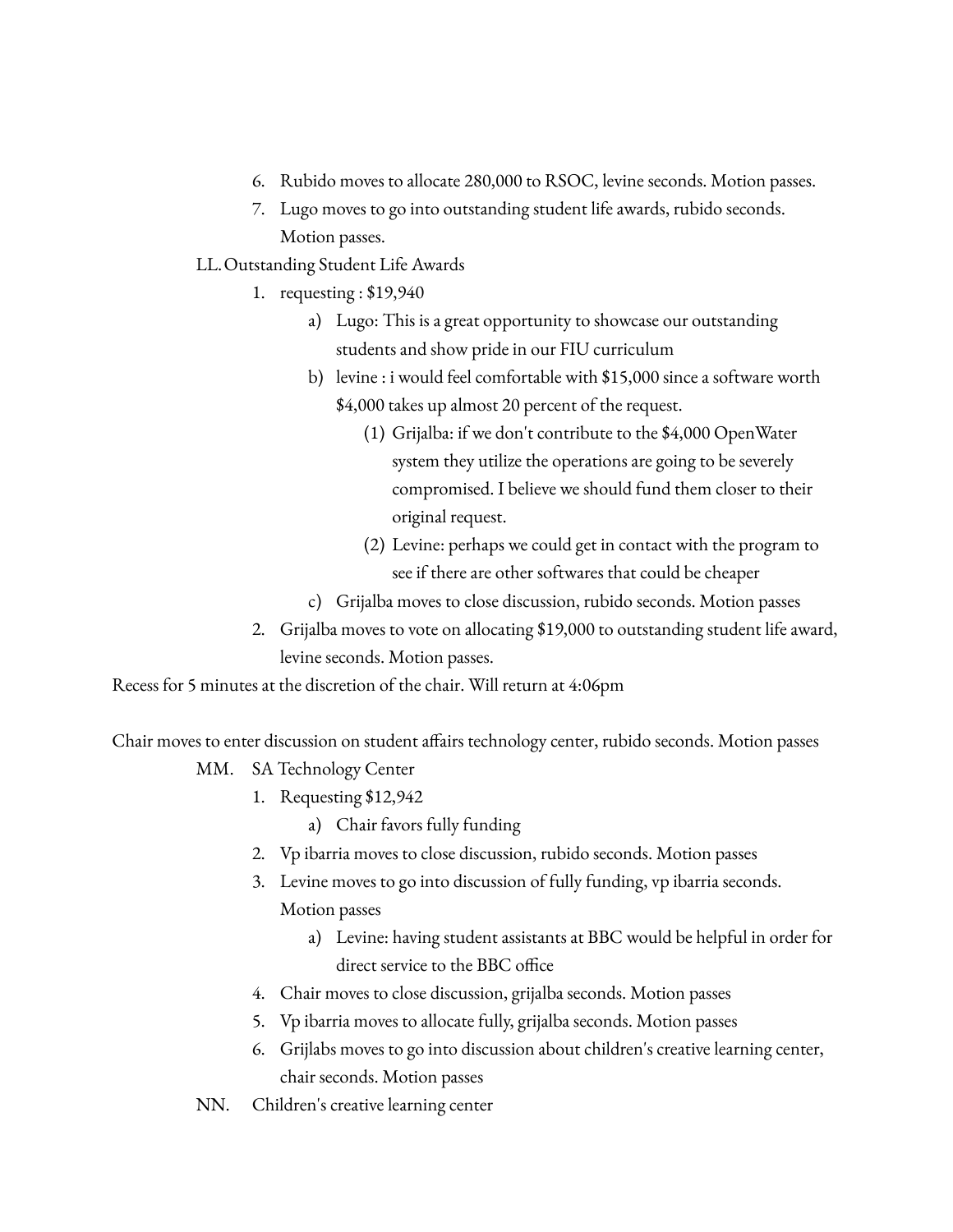- 1. Requesting \$99,489
	- a) chair : 85,000 would be preferable
- 2. President rubido moves to go into discussion, vp seconds, motion passes
- 3. Rubido closes, vp seconds, motion passes
- 4. Rubido moves to allocate 85,000 vp seconds. Motion passes
- 5. Rubido moves to discuss CLS alternative breaks, roarathon
- OO. CLS, alternative breaks, roarathon
	- 1. Requesting: \$96,470
		- a) rubido : i recommend funding at 85,000 while it is not ideal we can maintain support for them while also supporting everyone else
	- 2. Rubido moves to close, grijalba seconds. Motion passes
	- 3. Rubido moves to go into discussion for 85,000 chair seconds. Motion passes
	- 4. Chair moves to close discussion rubido seconds, motion passes
	- 5. Rubido moves to go into voting for 85,000 vp seconds. Motion passes
	- 6. Lugo moves to go into discussion on bayview hall council, chair seconds. Motion passes
- PP. Bayview Hall Council
	- 1. requesting : \$8,757
		- a) Levine: while i understand we need to make cuts, we should at least fund them 2 or 3 thousand dollars, this council keeps students in BBC engaged. There is not the same amount of programming in bayview as in other residential halls. Bayview has had excellent advisors who are voices of student concerns
			- (1) Rubido: I agree with the governor, we should fund them \$4,000
	- 2. Chair moves to close discussion, rubido seconds. Motion passes
	- 3. Levine moves to enter discussion for 4,000 for bayview hall council
	- 4. Rubido moves to close, grijalba seconds. Motion passes
	- 5. Rubido movies to allocate 4,000 to bayview hall, levine seconds. Motion passes
	- 6. Rubido move to go into discussion on higher education student association, grijabs seconds, motion passes
- QQ. Higher education student association
	- 1. requesting : \$10,656
	- 2. Lugo moves to close discussion, ibarria second. Motion passes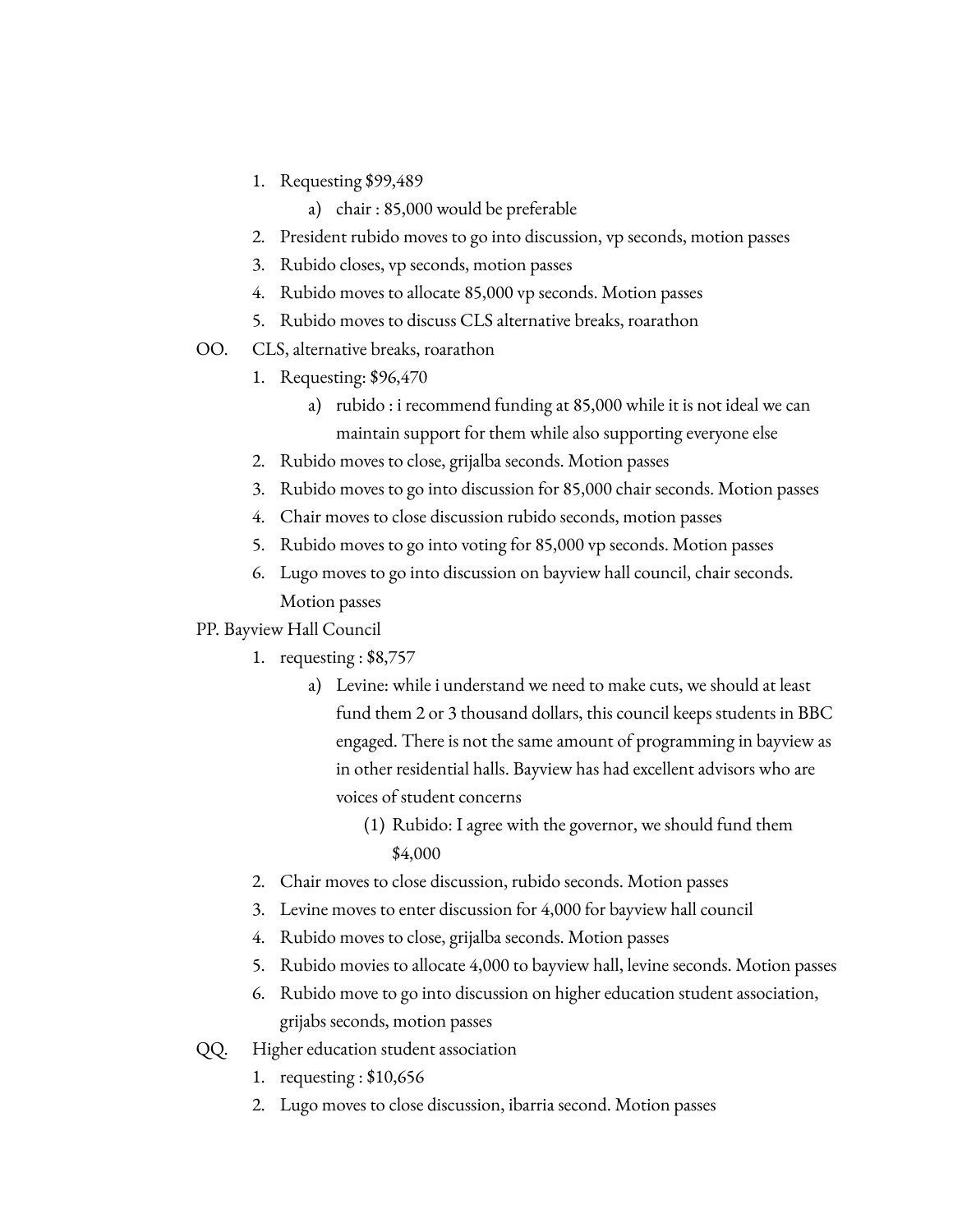- 3. rubido moves to go into discussion on \$9,000, grijalba seconds. Motion passes
- 4. Rubido moves to close, vp seconds. Motion passes
- 5. Rubido moves to vote \$9,000, vp seconds. Motion passes
- 6. Rubido moves to discuss residence hall association, chair seconds. Motion passes
- RR. Residential Hall Association
	- 1. requesting : \$90,941
		- a) Rubido: i think there should be commitment from SGA's part, but i do not think we can fund them fully.
		- b) Levine: i would encourage funding them perhaps \$10,000 as a sign of good faith. I believe residential students are at the heart of the university life.
			- (1) Rubido: i would love to do this, but it may be better to zero fund them in hopes to fund them better next year as well as help them transition off of Activity and services fees
		- c) Rubido moves to close, vp seconds. Motion passes
		- d) Rubido moves to discuss zero funding, casanova seconds. Motion passes
			- (1) Levine: while i understand the reasoning, i really believe we should fund them at least a little bit. It will be difficult for this entity to function with zero funding
		- e) Rubido moves to close, grijalba seconds. Motion passes
		- f) Rubido moves to vote on zero funding, vp ibarria seconds. Motion passes.
		- g) Chair moves to go into discussion on SGA room rentals, VP seconds. Motion passes
		- h) Rubido moves to table discussion, grijalba seconds. Motion passes
		- i) Rubido moves to go into discussion of office of social justice and inclusion. Vp ibarria seconds. Motion passes
- SS. Office of social justice and inclusion
	- 1. Requesting:\$104,062
	- 2. Rubido moves to close discussion, vp ibarria seconds. Motion passes
	- 3. Rubido moves to go into discussion of \$70,000, grijalba seconds. Motion passes